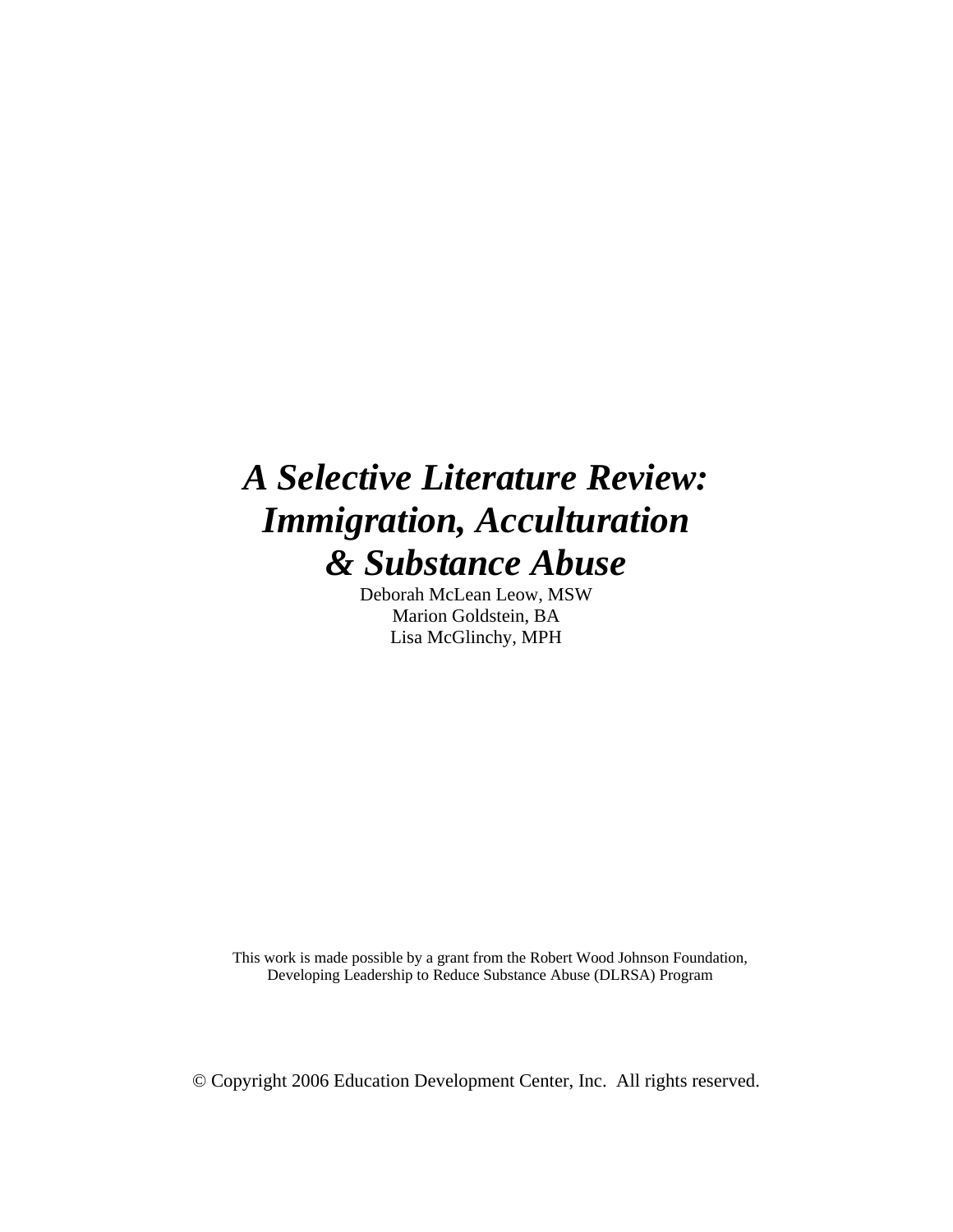### **BACKGROUND**

Increasing attention is devoted to the booming immigrant population and the critical role this group will play in the United States economy in the next two decades. However, little is said about the health status of this group and the potential impact of ill health on the productivity of this critical emerging workforce. Further, immigrant children and youth remain an invisible population in public discourse about immigrants, their impact on labor markets, and how they contribute to the changing ethnic makeup of the United States. To address these issues, social scientists, including public health experts, are beginning to pay attention to acculturative and generational trends in the health status of immigrant children and families in the U.S. In 1996, National Research Council (NRC) and the Institute of Medicine (IOM) established the Committee on the Health and Adjustment of Immigrant Children and Families to increase our knowledge about the physical and mental health statuses, risk behaviors, and educational experiences and outcomes of first- and second-generation immigrant children and their families (National Research Council, 1998).

Additionally, there is growing consensus within the social science community about some of the causes and implications of health deterioration among immigrants. For instance, research is conclusive that substance abuse and affective disorders are more likely to occur after immigrants have migrated to the United States. On the other hand, there is little consensus about the mechanism or processes by which these changes in health take place. Nonetheless, a growing body of research on immigrant health provides an important foundation that can direct the efforts of policymakers, researchers, educators, health and health care workers to protect the health of this critical workforce. This report will focus on what is known about the impact of immigration and acculturation on substance abuse and addiction among immigrants, especially immigrant youth.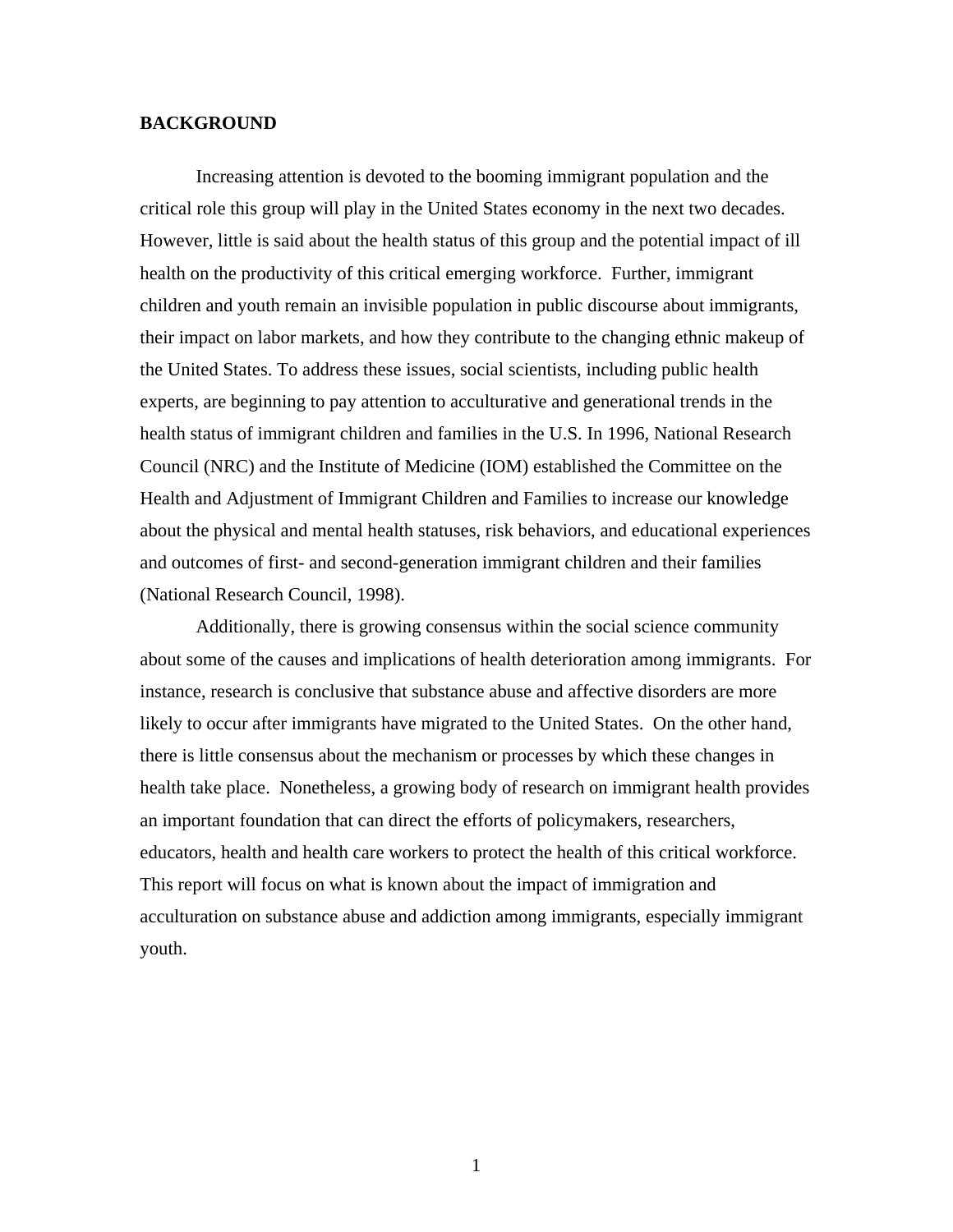#### **OVERVIEW**

 The following report is the product of a selective review of the literature on immigration, acculturation, and substance abuse among immigrants and refugees in the United States. Although adolescents were the primary focus of our review, we included literature on children and adult immigrant/refugee populations in our analysis. This research is part of a larger investigation, which will leverage the expertise of state funding agencies and local service providers of substance abuse services for immigrants and refugees. Drawing on their expertise and insight, we hope to pave the way for the development of more comprehensive, accessible, and culturally competent programs for the rapidly growing immigrant/refugee populations in the United States. Our work is supported by a Career Development grant from the Robert Wood Johnson Foundation, Developing Leadership in Reducing Substance Abuse (DLRSA).

 Our literature review was guided by the following four research questions: Who are today's immigrants? What challenges are commonly faced by immigrants? How do immigration and acculturation impact substance abuse among adolescent immigrant populations? What types of interventions and services are needed to help youth and their families deal with substance abuse and addiction? Literature included in our research spanned various disciplines, including public health, mental health, sociology, and psychology. We began by combing through 10 years of relevant research presented in the following research journals: American Journal of Public Health, Social Science and Medicine, Prevention Science, Adolescent Health, School Health, Health & Social Work, Substance Use & Misuse, Journal of Drug Issues, and Journal of Community Psychology. This initial review provided us with a foundational understanding of relevant issues, as well as led us to papers, books, and other key sources of information. Since much of the foundational inquiry relating to immigration and acculturation dates back to the 1930's, we also reviewed seminal work on acculturation and issues relating to uprooting and resettlement. Please see Appendix 1 for a detailed presentation of the publications that informed our literature review.

Due to the shifting demographics of immigrant populations, the evolving challenges faced by newcomers, the need for continued migration, and the changing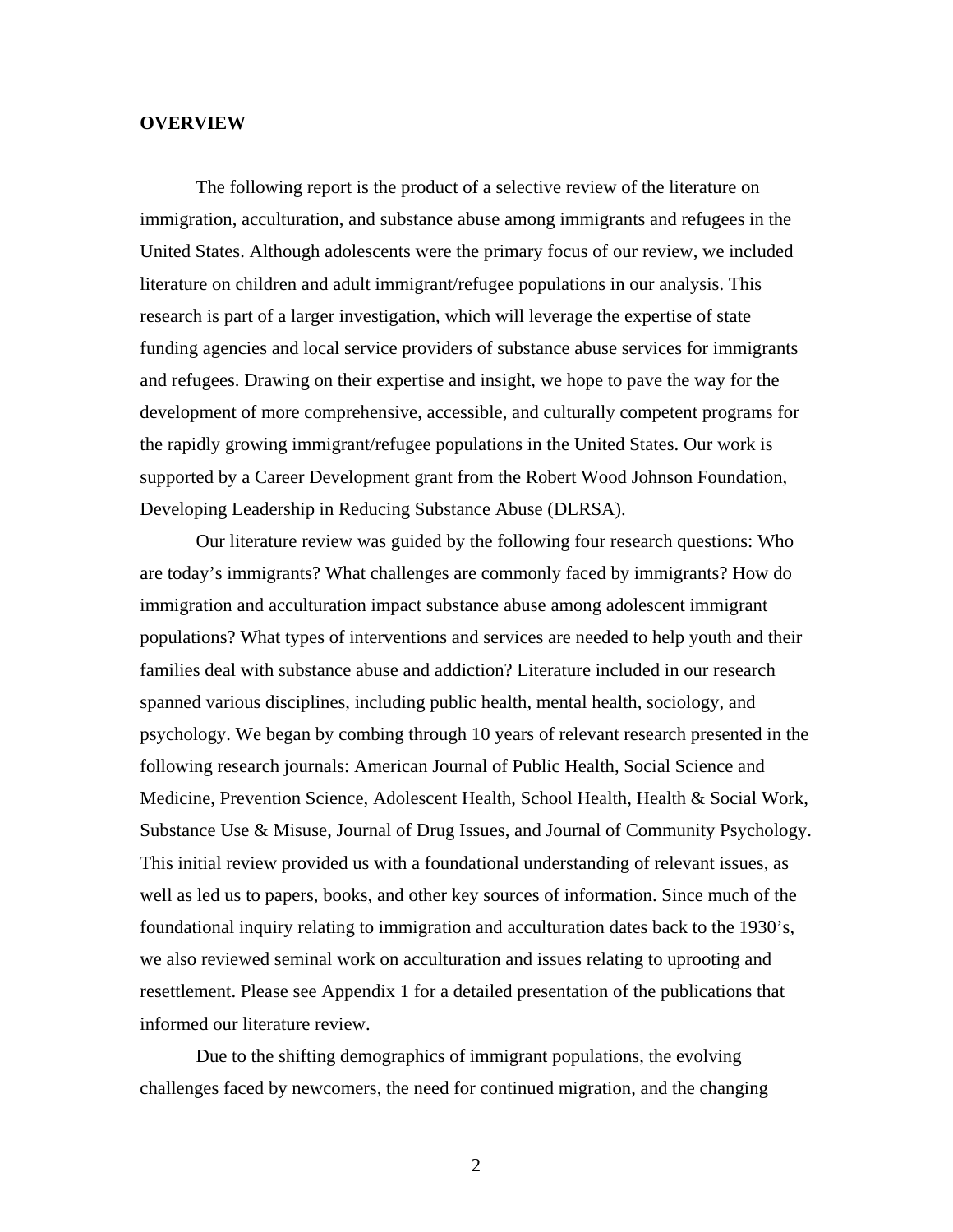policies affecting immigrants living in the United States, this report is not intended to be timeless or conclusive. Rather, it is intended to be a work-in-progress that can help current workers and decision-makers in the substance abuse and addiction field to develop a better understanding about immigrant sub-groups they will increasingly confront in their work. With this enhanced understanding, providers, funders, policymakers, and researchers may be able to more effectively address the diverse and everchanging needs of immigrants and refugees. In light of the continued growth and influx of immigrant populations into the United States and the growing dependence of the U.S. economy on this labor force, the future physical, mental and economic health of our nation depends on the ability of public health workers to acknowledge and address the health needs of newcomers.

## **FINDINGS**

### *Who are today's immigrants?*

Immigrants and refugees are an increasingly substantial subset of the US population. During the 1990s, more than 13 million people immigrated to the US., averaging well over a million immigrants per year. This number includes 700,000 to 900,000 legal immigrants, 70,000 to 125,000 refugees and asylees, and at least 300,000 to 500,000 undocumented immigrants arriving each year (Capps et al., 2003). According to the US Census, the foreign-born population in 2003 was 33.5 million people or 11.7% of the population. Projections suggest that the numbers of first- and second-generation U.S. residents will continue to rapidly expand. By 2050, US Census estimates indicate that the foreign-born population will top 15%, a historic high that has not been reached since the immigration boom of the early 1900s (Capps et al., 2003). The growth rate of young immigrant populations is particularly marked; the population of children in immigrant families has grown nearly seven times faster than the population of children of US-born parents (National Academy Press, 1997).

# *What are countries-of-origin for immigrants?*

The foreign-born residents of the US hail from over 100 different countries according to the 2000 US Census. An Urban Institute survey of immigrants found 75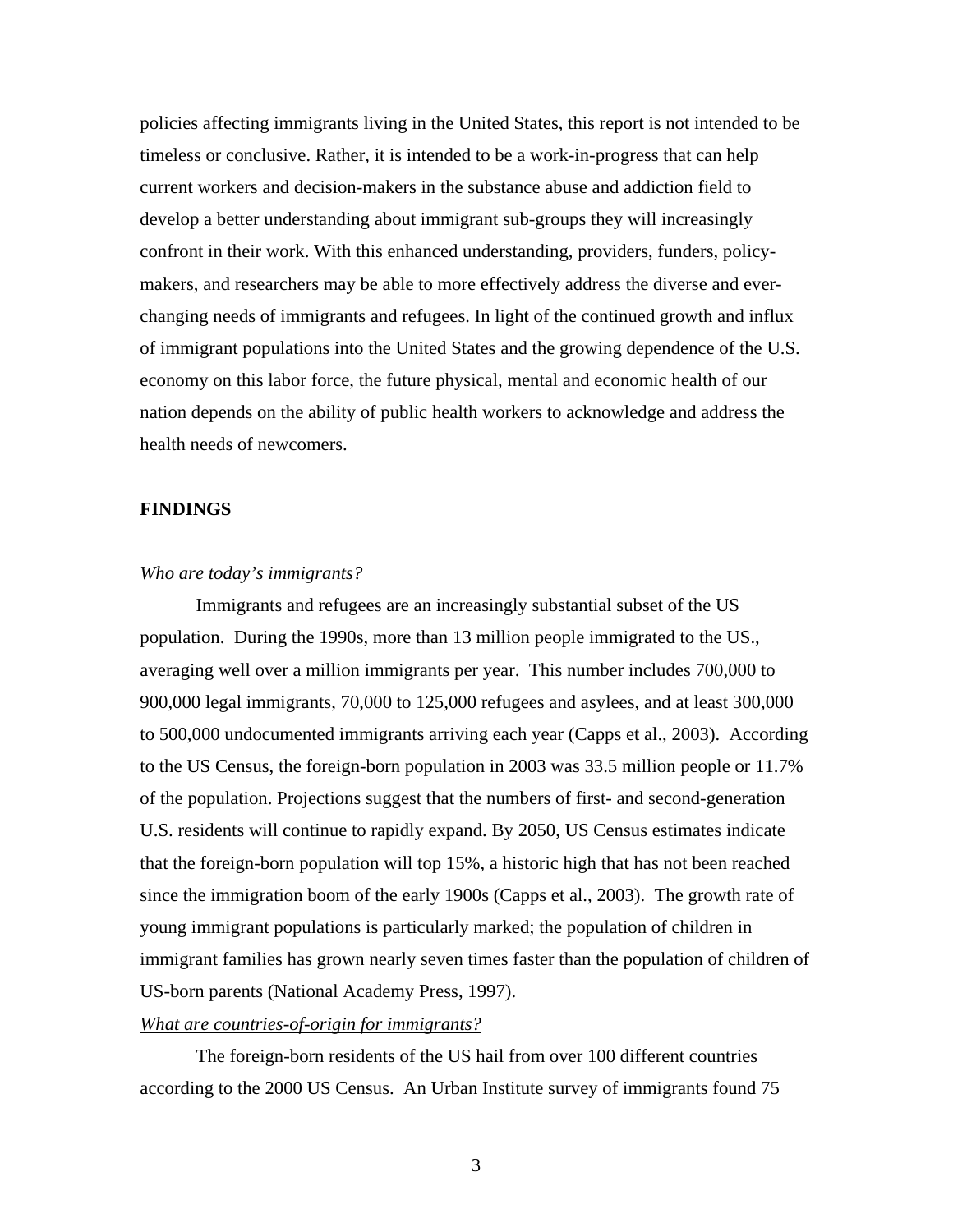countries of origin among foreign born residents in Los Angeles County and 109 for New York City alone (Capps et al., 2002). Within this vast diversity, Mexico stands out as the most common country of origin, accounting for 30% (9 million) of the foreign-born living in the US in 2000. The entire continent of Asia accounts for the next largest share (26% or 8 million), followed by the cluster of other countries in Latin America including the Caribbean islands (22% or 7 million). Europe and Canada, the primary origin of immigrants from 100 years ago, now account for 18 percent (6 million). Africa and other countries (including Australia, New Zealand, and the Pacific islands) account for only 3 percent (about 1 million), though the number of foreign-born from Africa has been on the rise in recent years.

#### *Where are immigrants settling?*

While it would be challenging to find an area of the United States that is unaffected by this most recent wave of immigration, there are several regions in which immigrants most often settle. According to the US Center for Immigration Statistics (2002) sixty-five percent of legal immigrants upon arrival declare intention to reside in just six states: California, New York, Florida, Texas, Illinois, and New Jersey (Immigration and Naturalization Service, 2002). Having experienced substantial immigration influx during the past few decades, these six states have well established immigrant communities as well as state and local government initiatives that support newcomers including health programs, English as a second language courses, and interpreter/ translation services. However, while these major destination states continue to draw the largest numbers of immigrants, 22 other states with relatively low immigrant levels before 1990 have experienced faster growth rates in their foreign-born populations between 1990 and 2000. Due to both direct immigration and secondary migration from traditionally high receiving states like California, the majority of these "new growth" states have more than doubled their foreign-born population. The 10 states with the fastest growing immigrant populations in 2002 were North Carolina (274%), Georgia (233%), Nevada (202%), Arkansas (196%), Utah (171%), Tennessee (169%), Nebraska (165%), Colorado (160%), Arizona (136%), and Kentucky (135%) As a consequence of this rapid growth, new growth state and local leaders are now faced with new issues regarding immigration populations related to their countries of origin, English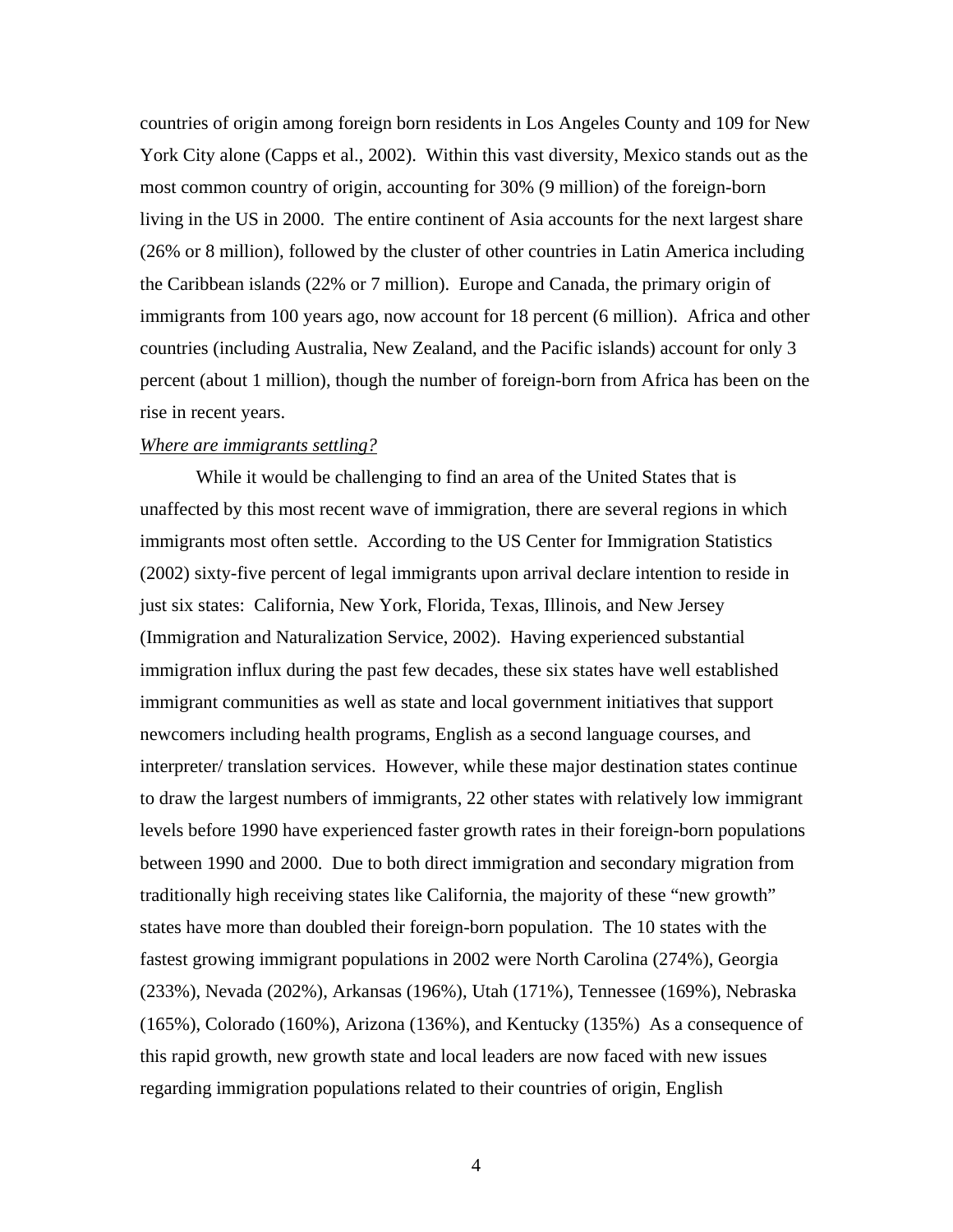proficiency, legal status, as well as where newcomers are settling within the state: urban centers, suburbs, rural agricultural areas (Capps et al., 2002).

## *What is the residency status of immigrants?*

The large majority of immigrants arrive in the US legally, however a substantial number of newcomers are undocumented. Since 1990, about 350,000 undocumented immigrants per year have entered the US, bringing the total estimate of undocumented people living in the US to nine million. The magnitude of the undocumented population tends to differ by region of origin. The countries of origin accounting for the largest undocumented immigrant populations are Mexico, El Salvador, Guatemala, Columbia, Honduras, China and Ecuador. Representing the largest number, Mexico (4.8 million in 2000) accounts for 69 percent of the total undocumented population in the US. Upon arrival, almost one-third (32%) of undocumented immigrants choose to settle in California. Other states with large percentages of undocumented newcomers are Texas (15%), New York (7%), Illinois (6%) and Florida (5%). In total, these five states account for 64 percent of the total undocumented population (Migration Policy Institute, 2003). *What is the Age Distribution of Immigrants*?

While people migrate from their county-of-origin for various reasons, the most common impetus for immigrating to the US continues to be the search for a better life, and an improved standard of living. Therefore, the largest majority of people immigrating is those seeking employment and are of working age. The US Census Bureau Current Population Survey in 2003 found that 80 percent of the foreign-born population living in the US is between the ages of 18 and 64 years, compared to 60 percent of the native-born population. Under 10 percent of the foreign born are under 18 years old, indicating that few newcomers are arriving with young children. However, it is estimated that one in five children in the US today under the age of 18 is a child of an immigrant (Migration Immigration Source, 2002).

# *What key challenges do immigrants face?*

Demographic characteristics alone reveal nothing about the experience of new arrivals after they migrate to the United States. Individuals typically come to the United States in search of better standards of living, improved socioeconomic opportunities, to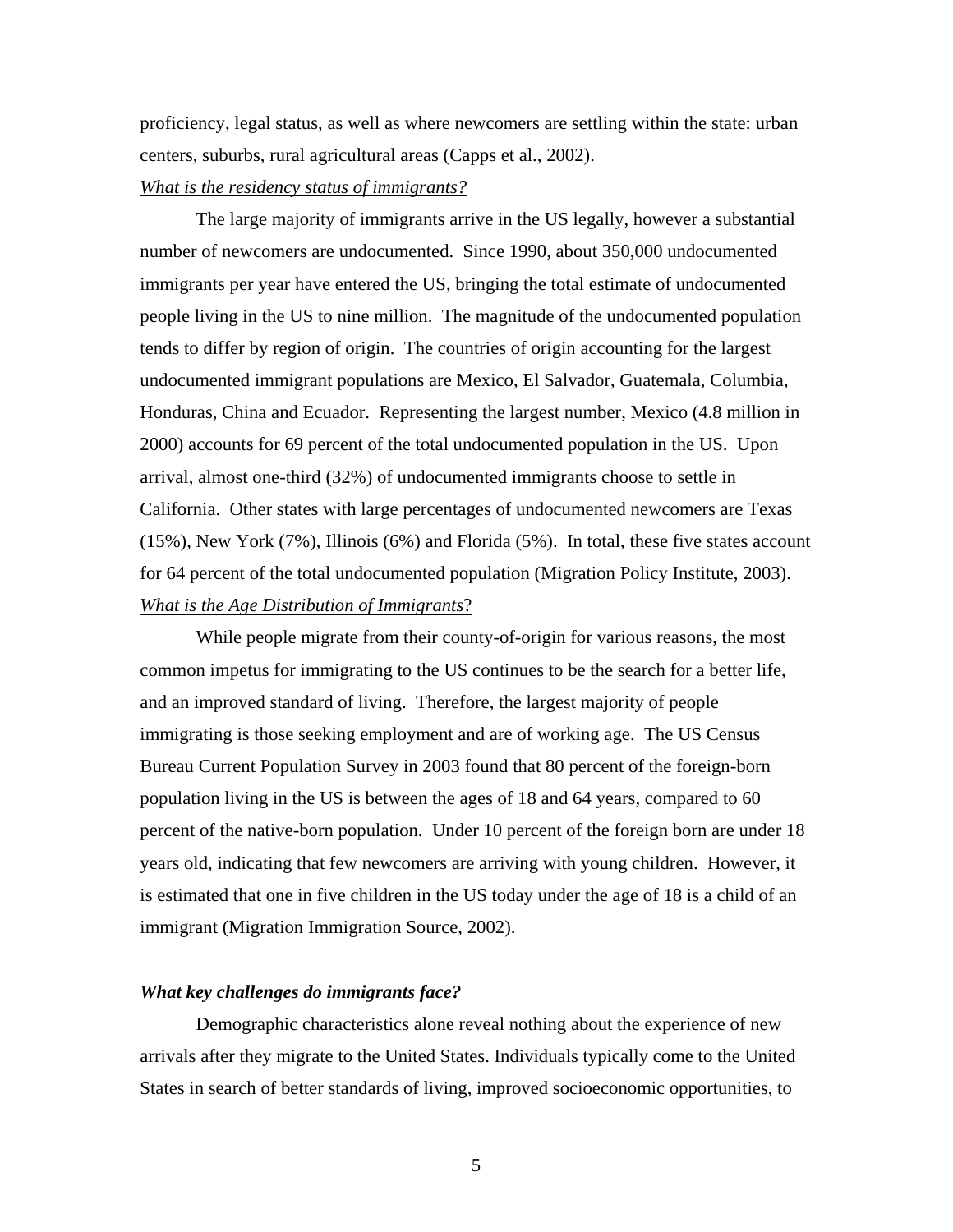escape political persecution or to reunite with family members. For many immigrants, their vision of a better future may lead them to underestimate the intense stressors they will face in their new environment. Although each immigrant/refugee's experience is unique, there is a common set of challenges that newcomers typically confront. These challenges often impact physical, behavioral, and psychological well-being.

#### *Economic Disadvantage and Poverty*

Due to the meager financial conditions of many immigrants (the U.S. Census found that 31.1% of foreign-born, full-time workers earned less than \$20,000 in 2001), many are often forced to reside in low-cost neighborhoods, which are often dangerous, poverty-stricken, and offer poor living conditions. According to the U.S. Census, 43.3% of immigrants live in urban areas, compared to 27% of the native-born population. Newcomers with low levels of education often have difficulty accessing high income jobs. In his study of Mexican immigrant adults, Vega, Sribney, and Achara-Abrahams (2003) reported that only 49% of immigrants in his study received more than six years of education. In many cases, low educational attainment relative to the US-born population leads to low paying jobs and long work hours for immigrants. On the other hand, highly skilled and well-educated immigrants who may have been teachers, lawyers, or engineers in their countries of origin, often initially find themselves confined to low paying jobs outside of their discipline. Immigrants who are skilled in areas such as nursing for which there is a labor shortage in the US fair better.

# *Resettlement & Affordable Housing*

Traditional immigration hubs such as New York City and Los Angeles remain central points of entry and resettlement for newcomers. Due to urban renewal in many urban centers, there is increasingly less affordable housing in these areas. As a result, it is increasingly common for immigrants to migrate directly to small towns and cities on the outskirts of major urban areas. Here, affordable housing and employment opportunities in industries such as farming or meatpacking may be easier to find. Examples of these changing resettlement trends include the growing Indo-Guyanese community in suburban Schenectady, New York, as well as the Hmong community in Lowell, Massachusetts. Overall, the 2000 U.S. Census revealed that ethnic and racial diversity has risen substantially in small cities and suburbs outside of major urban centers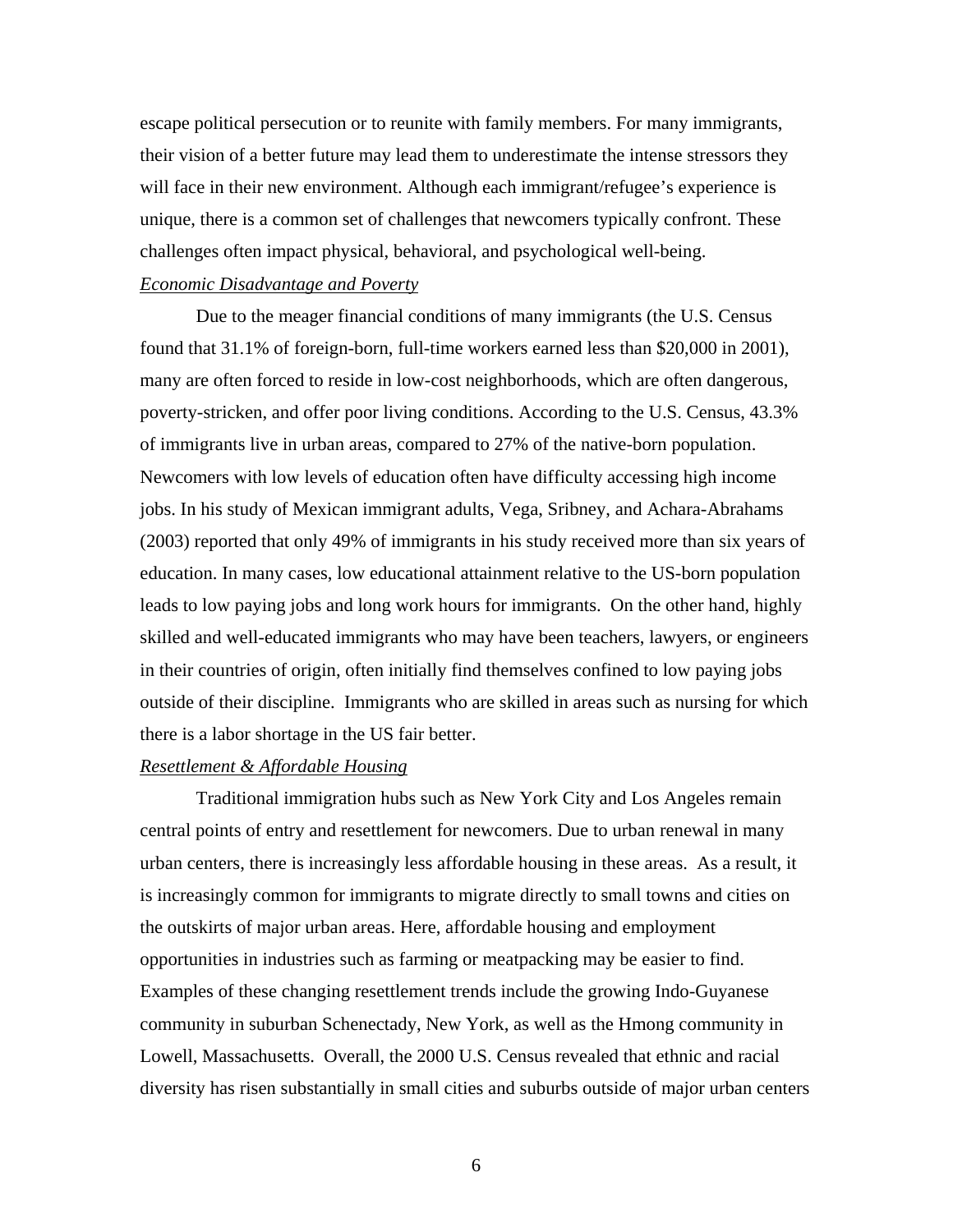(Frey, 2001). According to the Lewis Mumford Center for Comparative Urban and Regional Research, Hispanics and Asians live in these non-urban areas with people of the same ethnicity in higher proportions than a decade ago.

# *Social Networks and Social Capital*

As can be seen in resettlement patterns, many immigrant subgroups attempt to recreate the strong social support systems, tight-knit communities, and extended family systems left behind in their countries of origin. Such social networks with high social capital can become a protective mechanism against social isolation, offering better education, community life and safety (Woolcock, 1998). On the other hand, social networks that are fragile and create excessive demand on individuals within the network can become detrimental to health and well-being of its members. Immigrants who find themselves outside of these established immigrant communities and who are not fully integrated into their non-immigrant community of residence, often experience social isolation. Social isolation is among the strongest predictors of poor health and is shown to be a risk factor for substance abuse and mental disorders such as depression. Among other factors, the lack of social support is a contributing factor to the higher rates of depression and alienation among immigrant youth of all racial and ethnic groups as compared to their native-born counter-parts (Yu, Huang, Schwalberg, Overpeck, & Kogan, 2003, citing Kao, 2000).

# *Language and Linguistic Diversity*

Language barriers impede adjustment to living in the US. For adults, the inability to communicate often induces feelings of frustration and helplessness. Language minority students are the fastest growing population in US public schools, comprising 350 language groups spoken in schools (Escamilla, 2000). Eight languages including Spanish, Vietnamese, Hmong, Cantonese, Cambodian, Korean, Laotian, and Navajo, comprise 85% of the linguistic diversity in U.S. public schools (Escamilla, 1999). Youth often respond to the language barrier by remaining silent, appearing withdrawn, moody, and fearful. According to James (1997), this common response can last one to two years.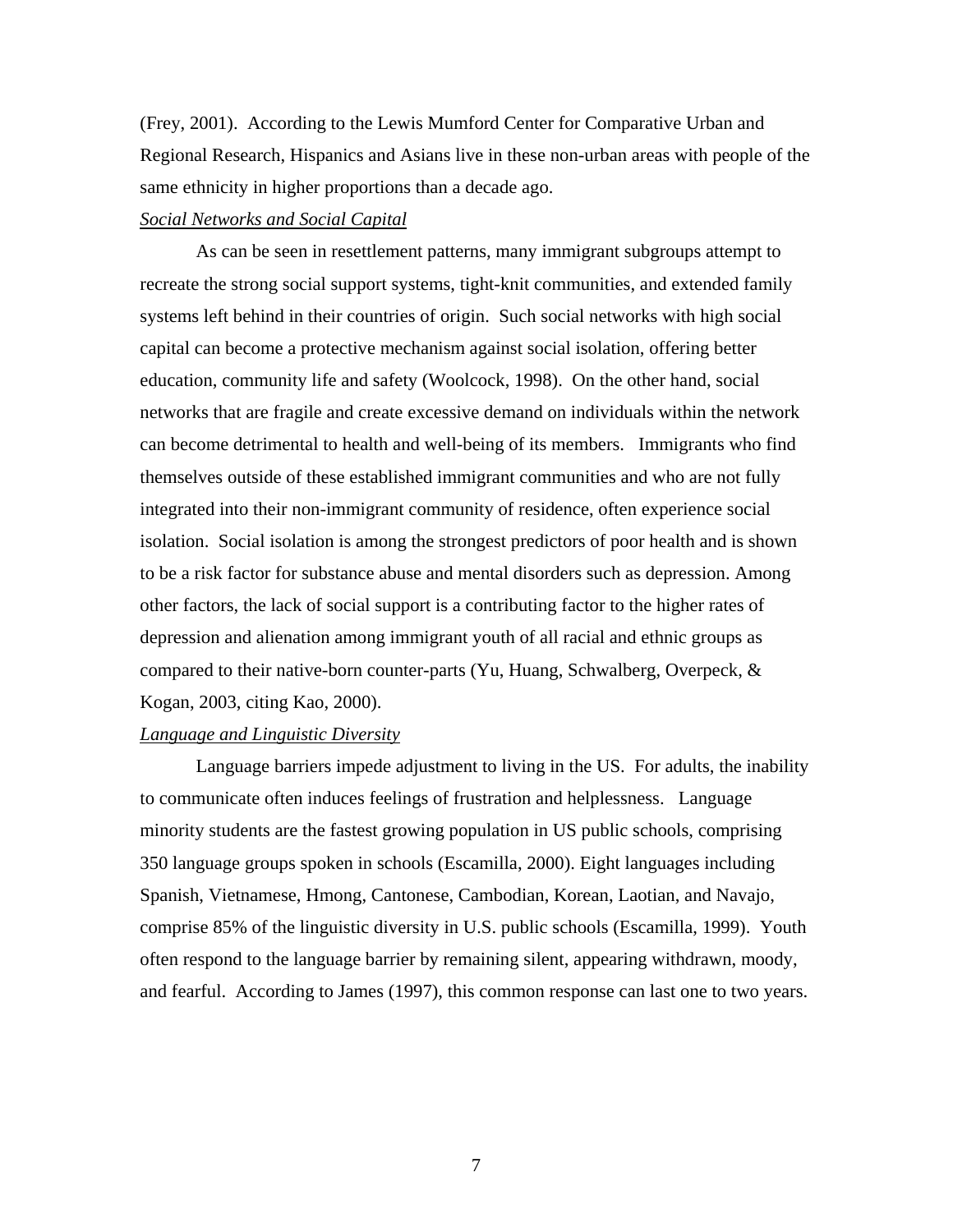#### *Adjustment to Social Norms*

Many new immigrants also experience tension between the cultural norms from their home country and popular cultural norms in the United States. They find that traditional values and behaviors are often undermined or not sanctioned in the US. Immigrant children tend to internalize a new set of cultural norms, a new language, and a new value system more quickly than their parents. These differing rates of acculturation frequently become a source of conflict in immigrant families. As Velez and Ungemack (1995) explain, exposure to new norms weakens the social controls of the society of origin. The child's quicker adjustment often leads to feelings of alienation between parent and child. Often exacerbating familial conflicts is the need for an immigrant child to begin serving as a translator for his/her parents. This results in a reversal in dependence that can threaten parental authority (Baptiste, 1993). James (1997) explains that, as immigrant adolescents begin to think and behave more independently, they increasingly depend and seek advice from non-kin, such as teachers, friends, and school counselors. *Refugees Status*

Compared to the anxiety experienced by immigrants, the stresses confronting refugees are often even more intense. Unlike voluntary immigrants, refugees are often forced to come to the United States to flea political persecution that results from their ethnicity, nationality, religion, or political opinions. As a result of persecution in their homeland, refugees are often severely traumatized. Many suffer from Post Traumatic Stress Disorder as a result of the violence and torture previously experienced.

Refugees also tend to have weaker social networks than immigrants, fewer financial resources, less formal schooling, and more psychiatric illness. Westermeyer (1997) writes that conditions that have been associated with refugee children are depression, somatic complaints, sleep disturbances, social withdrawal, violence, and antisocial behavior. Refugees also more often have to deal with family separation than other immigrants. Separated from families, many refugees are placed with American families rather than with members of their own ethnic group. If they are accompanied by family, those family members are often absent or unavailable (Westermeyer, 1997).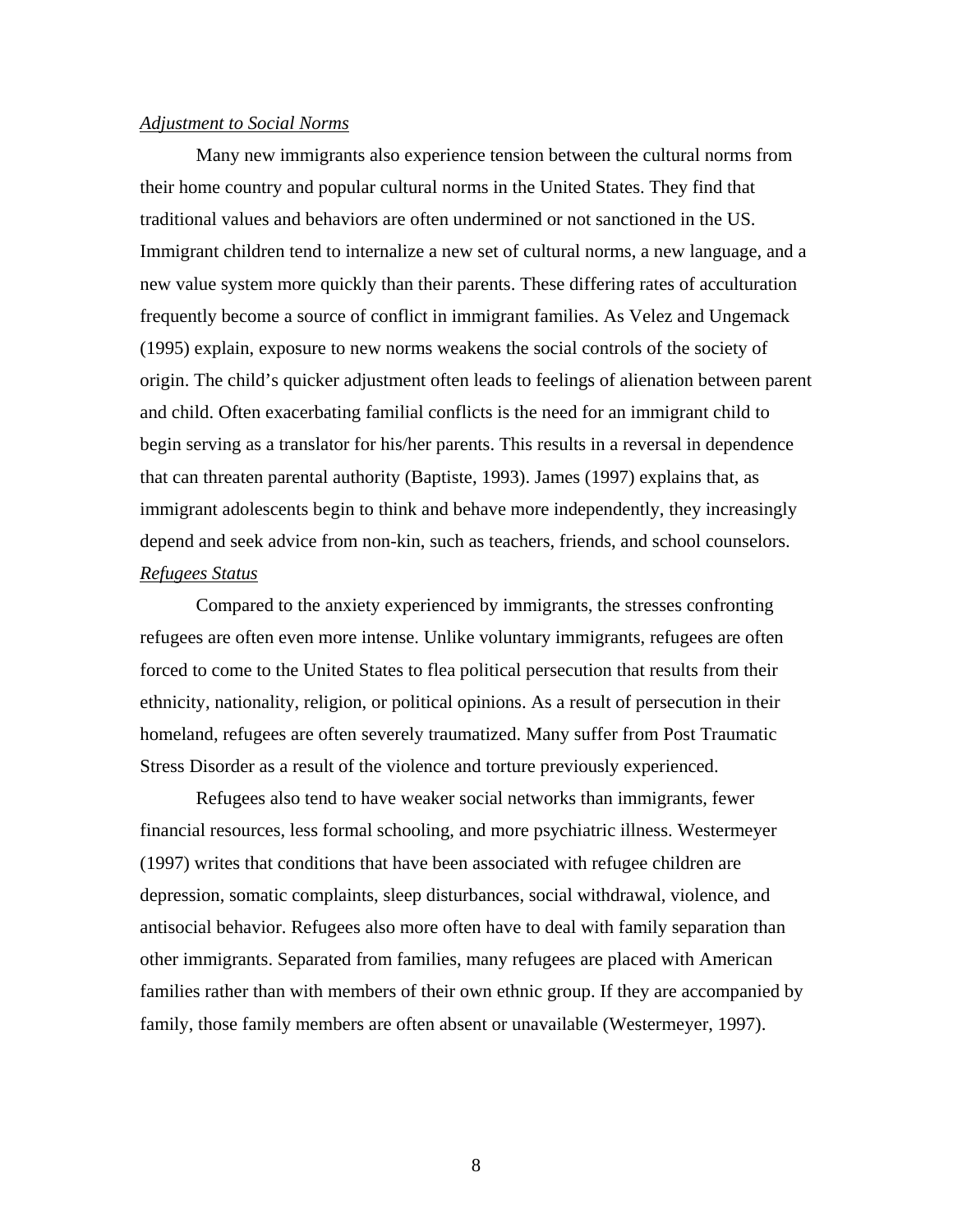## *Undocumented Status*

Immigrants' legal status is a key factor for their well-being. Undocumented immigrants constantly appear to do worse in many health and social indicators than their legal counterparts. Unemployment rates among undocumented immigrants are higher than those for legal immigrants. One third of unemployed undocumented immigrants believe that the main barrier to get a job is their lack of legal status. (Metha, 2004) Furthermore, legal status directly affects immigrants' wages and work conditions. Undocumented families have an average income of 40% less than documented and US families. (Passel, 2005) Unauthorized immigrants also report significantly higher rates of working in unsafe conditions and of wage and hour violations. (Metha, 2004) Compare to US-born adults, undocumented immigrants are twice as likely to live in poverty; and their children suffer higher risks of poverty and poor health. (Passel, 2005)

 Undocumented immigration also has a toll on immigrants' mental health. Experiences from crossing the border illegally added to the constant fear of deportation and legal uncertainty can lead to severe problems such as depression and post traumatic stress syndrome. These and other health problems often remain undiagnosed and without treatment due to undocumented immigrants underutilization of health services. More than half of undocumented immigrants are uninsured (59%) compared to only 25% of legal immigrants. (Passel 2005) Furthermore, despite the fact that they also contribute to economy by paying taxes, undocumented immigrants rarely utilize government safety-net programs, even when they are eligible for them due to fear of legal consequences.

# *How do immigration and acculturation impact substance use? Changes in Substance Use Patterns*

Research consistently shows that foreign-born individuals initially demonstrate better health indicators than their native-born counterparts and this is consistent across socioeconomic status and educational attainment. However, with increased time in the United States, the health status of foreign-born individuals tends to deteriorate. Rumbaut (2004) found that, the longer the time and exposure to the United States, the poorer are the physical health outcomes of immigrants and the greater their propensity to engage in a variety of risk behaviors. While newcomers were found to be less likely to engage in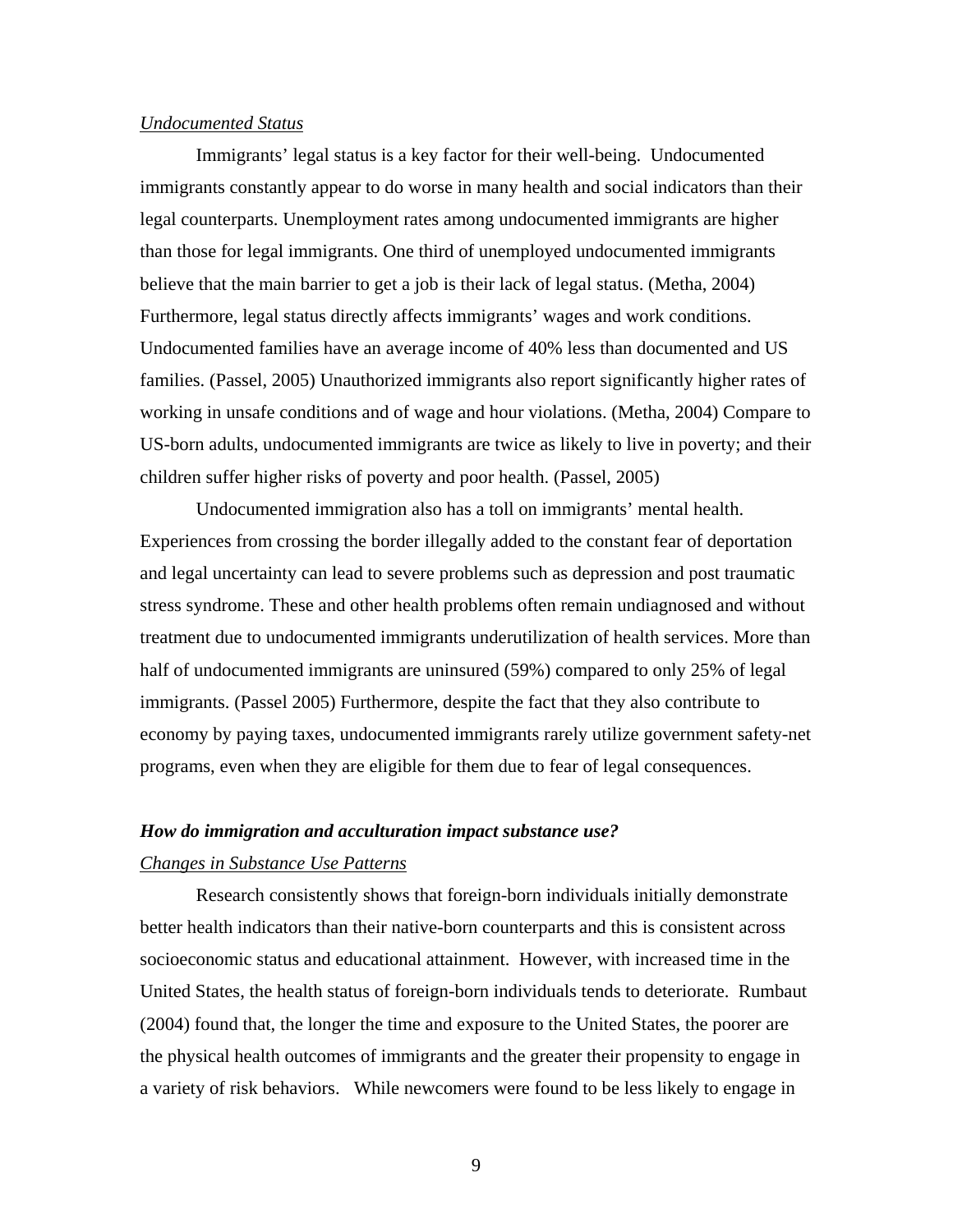substance use than the US-born population, those who had been in the United States for 10 years or longer reported drug use that was not significantly different from that of the US-born population (SAMHSA, 2004).

Relocation to the United States is also associated with changes in drinking patterns. Vega et al (2003) relay evidence of these changes in Mexican males. In a study by Caetano and Mora (1988), Mexican men in their native country were found to drink less often but more per occasion than men in the United States. As they adjusted to their new environment, this occasion drinking combined with the more frequent drinking characteristic of the US culture, "creating a new pattern of regular drinking at higher consumption levels" (Vega et al., 2003).

# *Peer Influence*

 For many immigrant youth, the gradual weakening of parental control and changes in family structure are often accompanied by increasing peer influences. For adolescents, social learning can contribute to the onset of substance abuse behaviors. According to Velez and Ungemack (1995), peer modeling was found to be the strongest predictor of Puerto Rican youth's drug involvement. Research shows that immigrant youth are particularly vulnerable to peer pressure. Blake, Ledsky, Goodenow, and O'Donnell (2001b) found that recent immigrant youth reported lower alcohol and marijuana use compared with youth who are lifetime residents of the US. However, these new comer youth were likely to have less parental support to avoid risk behavior and most likely to experience peer pressures to engage in risk behavior. Recent immigrant youth also report lack of confidence to refuse substances (Blake et al, 2001b). This increasing influence may accelerate their adoption of what they perceive as mainstream behaviors and cultural norms.

#### *Use of Services*

Immigrants and refugees utilize substance abuse services less than native-born populations due to cultural and sociopolitical barriers. First, immigrants may not seek substance abuse services because they are unfamiliar with the system, do not know how to access the services, or are simply unaware that the services exist. Secondly, stigma is a powerful deterrent to help seeking in many cultures. The cultural stigma attached to substance abuse problems may prevent immigrants and refugees from seeking services.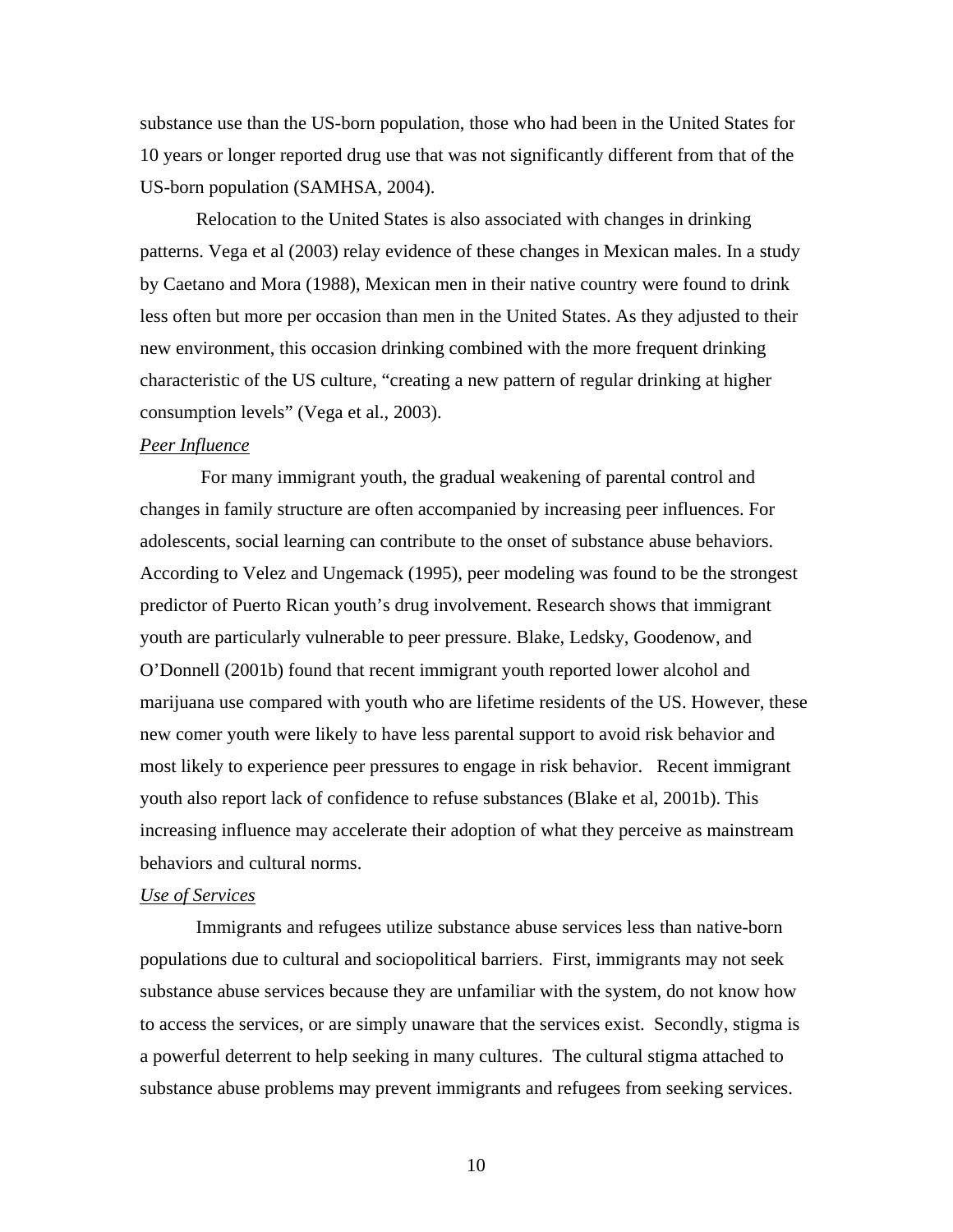In many cultures, emotional problems and substance abuse are cause for dishonor. Among traditional Asian-Indians, for example, substance use is perceived as a moral problem contributing to family shame (Bhattacharya, 2002). This perception differs greatly from that of some Latino cultures, in which the initiation of alcohol use is considered part of a boy's initiation into adulthood (Mental Health Center of Dada County, Inc. 2003). Research suggests that, partially due to the stigmatization of substance abuse, Asian American and Pacific Islanders underutilize mental health services far more than other populations. Finally, fear is another deterrent to accessing services. Immigrants who are illegally in the United States may fear discovery and deportation and, as a result, do not seek any health or social services.

# *Window-of-Opportunity*

 Despite the common barriers to accessing substance abuse services, research suggests there is a window of opportunity in which newcomers are quite receptive to learning about substance abuse. This has been particularly apparent with adolescents. According to research with newly arrived immigrant youth, recent immigrants had higher perceptions of the utility and importance of health education (Blake, Ledsky, & Goodenow, 2001a). Their study revealed that, compared to other students, recent immigrants were also more concerned about drinking, teen pregnancy, STDs, and mental health issues such as depression. In light of these findings, there is an urgent need for early intervention to prevent the onset of substance abuse behaviors among immigrants and refugees.

# *How can substance abuse and addiction workers attend to the cultural needs of immigrant youth and their families?*

 A great deal of research has identified features, methods, and strategies that are necessary for substance abuse prevention/intervention approaches that address the needs of youth and their families. Recent literature on substance abuse is marked by an increasing support for the use of evidence-based practices. These practices have been evaluated and found to be consistently effective at decreasing substance abuse risks and behaviors, while increasing protective factors. For service agencies, evidence-based programs are intended to make implementation and evaluation processes more concrete,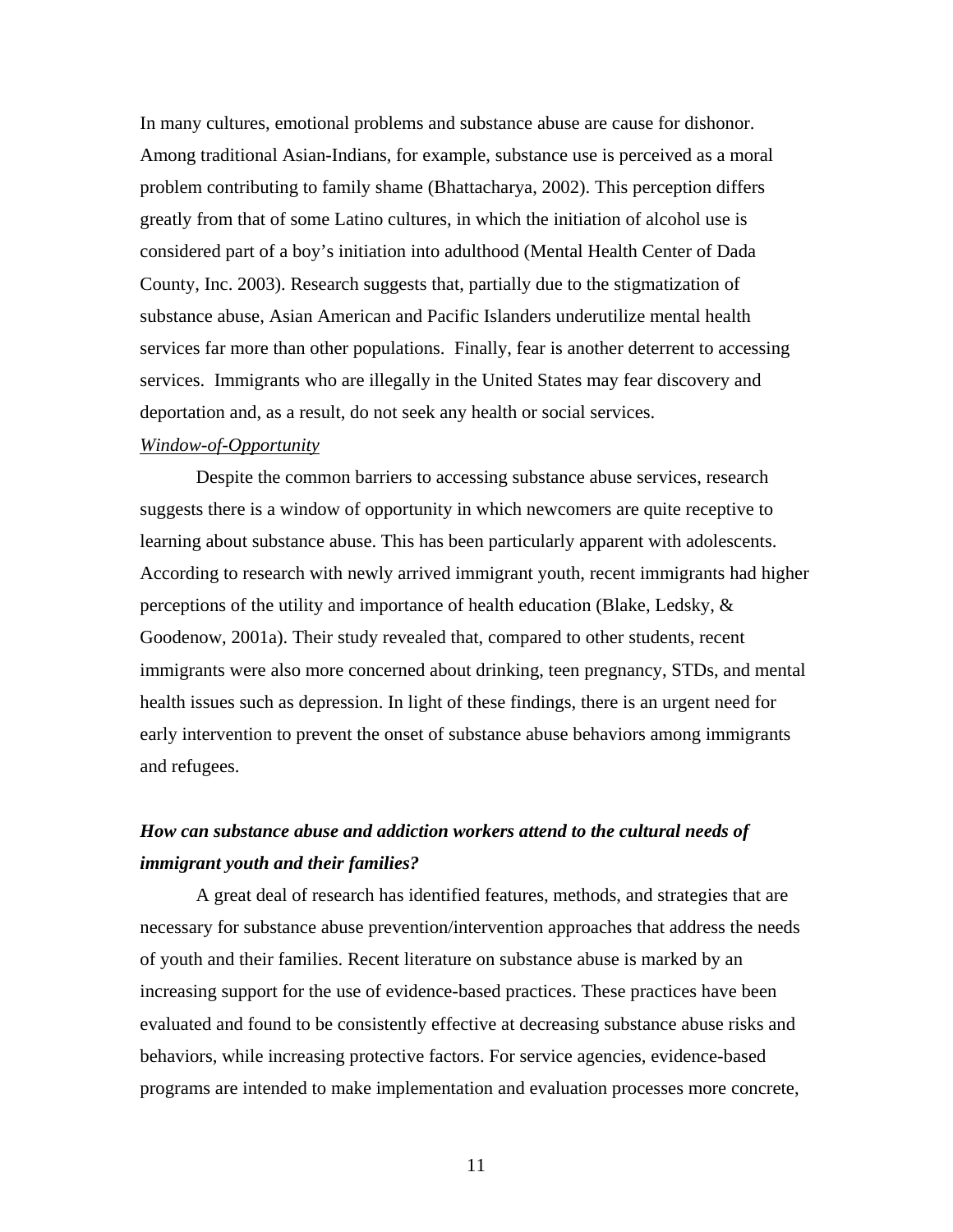organized, and systematic. Furthermore, the demonstrated effectiveness of evidencebased programs can permit increased confidence among providers that the services they offer will be successful.

#### *Awareness of Cultural Bias*

Unfortunately, most evidence-based programs were not designed specifically for immigrant/refugee populations. Therefore, these programs may be inappropriate in light of the unique challenges and needs of immigrants/refugees. The messages and strategies used in many substance abuse prevention programs were designed for a White, middleclass recipient population (Kumpfer, Alvarado, Smith, & Bellamy, 2002). Kumpfer et al. assert, "The theoretical constructs, definitions of protective or risk factors, appropriate interventions of strategies, and research evaluation strategies have all been influenced by mainstream American values" (Kumpfer et al., p.242, citing Turner, 2000). According to Castro and Alarcon (2002), most programs have superficial coverage of cultural variables and are culturally blind to the needs of racial/ethnic minority recipients. Research suggests that, for this reason, traditional prevention/intervention programs may be ineffective with culturally diverse groups (Terrell, 1993).

# *Cultural Tailoring of Services*

To encourage participation or use of services, programs must be culturally tailored to reflect the needs and perspectives of the target audience. Kumpfer and colleagues found that recruitment and retention was significantly improved by changes made to the content of program to reflect the cultural needs and values of the target audience without compromising the core components of the program (Kumpfer 2004). According to Pasick, D'Onofrio, and Otero-Sabogal (1996), cultural tailoring is, "The process of creating culturally sensitive interventions, often involving the adaptation of existing materials and programs for racial/ethnic populations." Without cultural tailoring, Castro and Alarcon write, the messages of a prevention program may be ineffective for diverse groups of learners (Castro & Alarcon, 2002). Cultural tailoring must be reflected in the surface structure of a program, in which interventions are matched to observable social and behavioral characteristics. Surface structure increases receptivity, comprehension, and acceptance of messages (Rensnicow, Soler, Braithwaite, Ahluwalia, & Butler, 2000, citing Simons-Morton, Donohew, & Crump, 1997). Although Hansen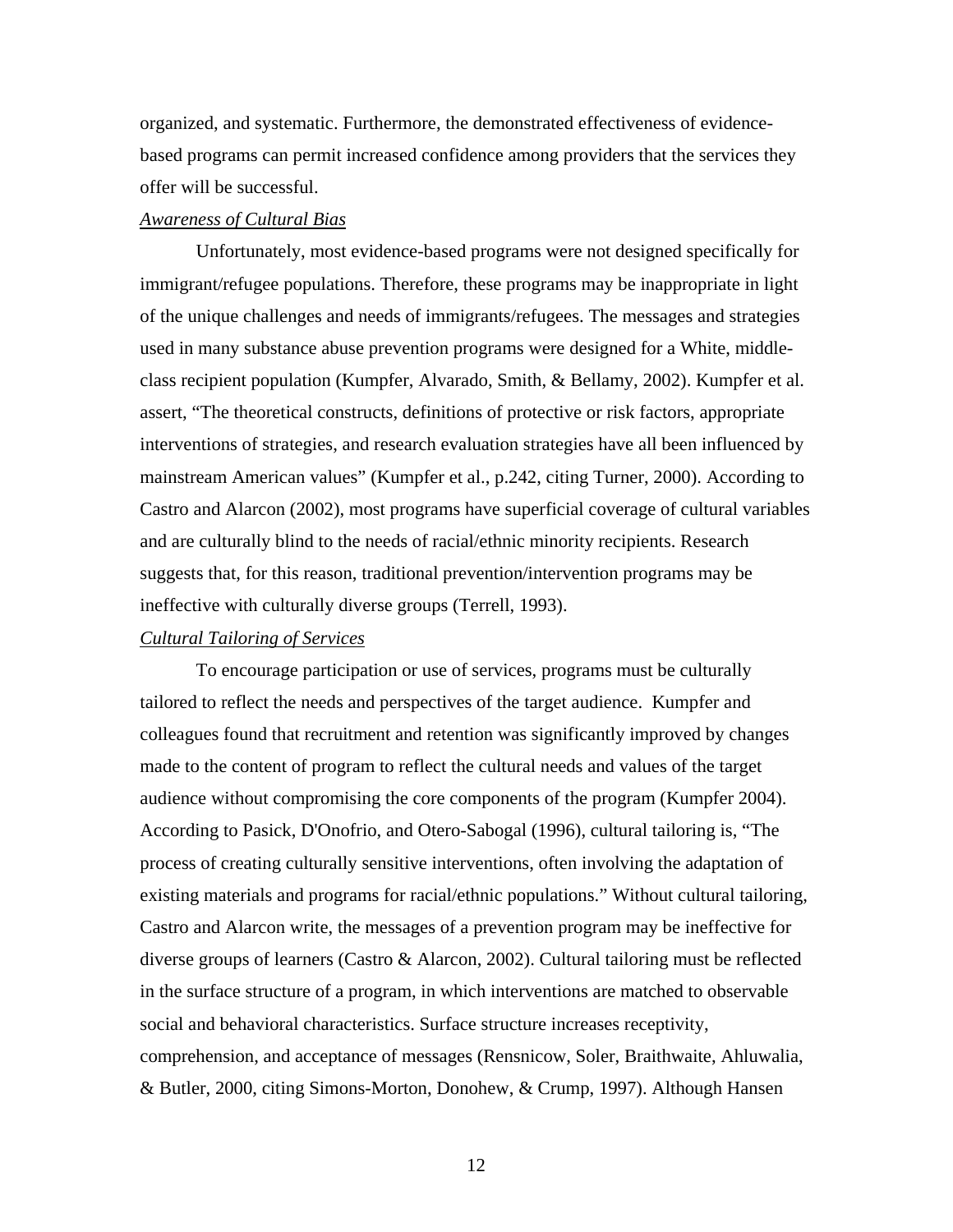and colleagues were not looking specifically at immigrants and refugees, they found that proven prevention programs that were developmentally and culturally appropriate have larger effect size than those that are not (Hansen et al, 2004).

# *Develop Ways-of-Knowing*

Surface tailoring also mandates that program designers and implementers understand recipients' daily lives, the way they interact, and their typical patterns of behavior. For substance abuse prevention and intervention, this requires understanding the types of alcohol or drugs typically used by the population. Resnicow et al. (2000) emphasize that it is important for prevention educators to speak to students using their own terminology. In additional to this, the authors assert that incorporating images of people, places, food, and other cultural elements into informational materials enhances surface sensitivity. Another critical component of making a program culturally competent at the surface level is to provide instruction and information in a language that recipients understand. Translations of text-based information, native speakers, and interpreter services are necessary to make a prevention program accessible to service recipients who are not fluent in English.

#### *Using Participatory Approaches*

Service agencies can also be more culturally sensitive in terms of surface structure by recruiting members of the target immigrant group to participate in program planning, development, and service delivery. Though Hecht, Marsiglia, Elek, Wagstaff, Kulus, and Dustman (2003) were not looking exclusively at immigrants, the researchers found that minority youth responded more favorably to programs in which teachers or characters were members of their own group.

#### *Hire Competent Service Providers*

Prevention and treatment programs for immigrants must assure that all their staff possesses the attitudes, knowledge and skills necessaries to work with culturally diverse populations. A cultural competent team is an essential component of accessible and responsive programs. It allows establishing positive relationships between providers and clients and to improve the quality of services provided. Cultural competence starts with providers' recognition of their own cultural beliefs and practices, and acceptance that they may not be share by people from other cultures.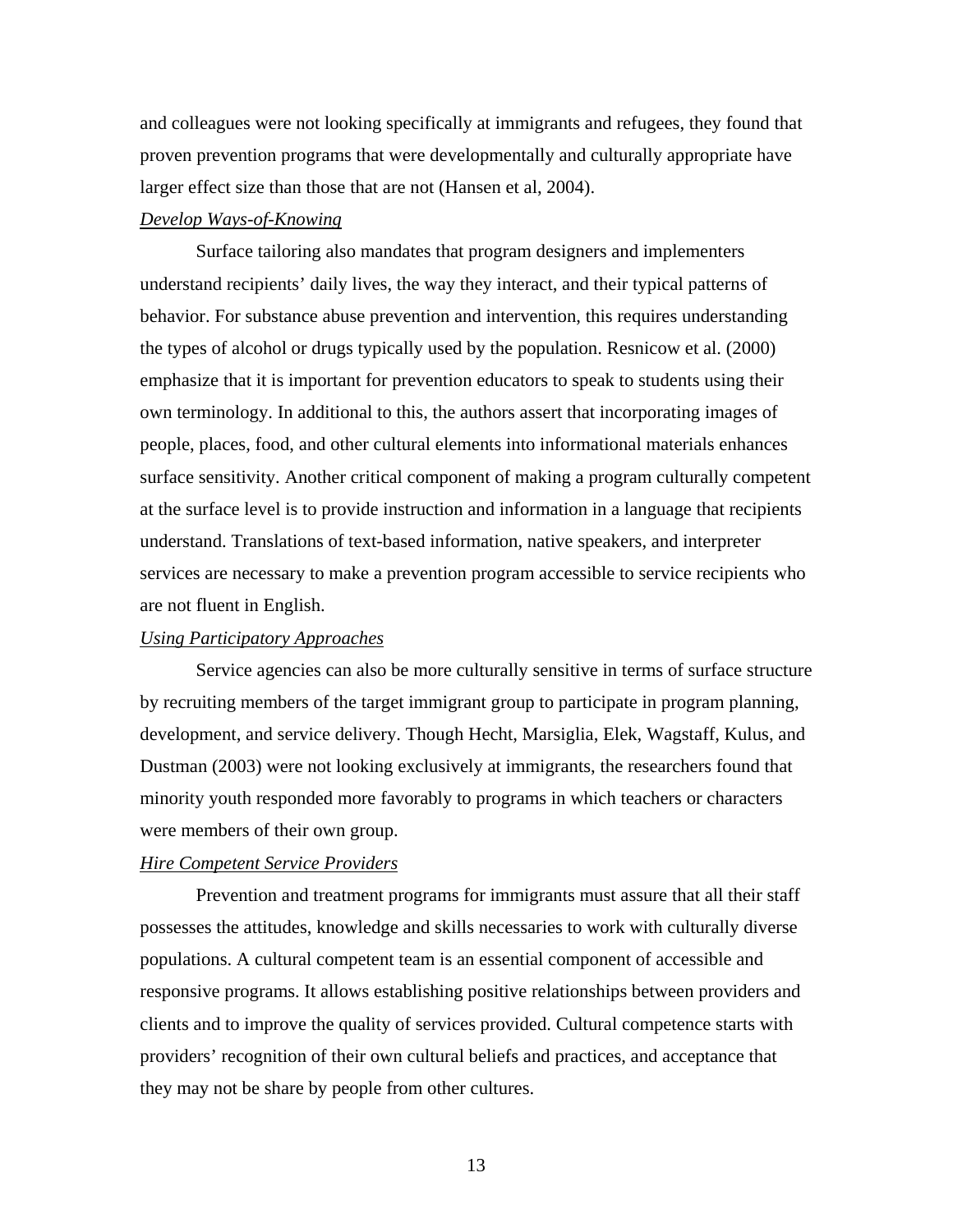The Institute of Medicine report *Unequal Treatment,* released in 2002, highlights education as the best strategy to develop cultural competence among providers. Crosscultural training and education for providers should be provided in an ongoing basis. It should focus on improving three spheres: knowledge, attitudes and skills to work with multicultural clients. Providers should be aware of the ethnic and cultural differences in the causal factors of substance use. They need to understand the effects that acculturation and biculturalism have over trends and consumption patterns among different populations; and how health care is influenced by culture and social factors. Understanding culture also allows providers to be aware of how biases, prejudices and stereotypes undermined their efforts. It promotes providers' appreciation of the positive characteristics of each culture and the value of cultural differences.

#### *Address Cultural Nuances*

Cultural tailoring must also be reflected in the deep structure of a program. Resnicow et al (2000) explain that deep structure program adaptations reflect how cultural, social, psychological, environmental, and historical factors influence an individual's health behaviors. The authors suggest that it is the deep structure (e.g. values, attitudes, behavioral norms, etc.) of a program that often determines the impact that program will have on targeted attitudes and behaviors. As with surface structure, there are several ways in which substance abuse programs can be culturally sensitive in terms of deep structure.

**Reflect cultural themes:** First, health promotion messages and strategies should reflect cultural themes that have been identified across racial/ethnic groups. After conducting interviews with Vietnamese, Cambodian, and Hmong refugees, for example, Frye found that kinship solidarity and the search for equilibrium emerged as dominant cultural themes that could be effective carriers of health messages (Frye, 1995). Gloria and Peregoy (1996) found that predominant Latino values include simpatia, personalismo, familismo, machismo and hembrismo, verguenza, and espiritismo. Additionally, Wong and Piran found that, while Western culture emphasizes the development of the individual, independence, and an internal locus of control, Chinese culture stresses interdependence, collectivity, and an external locus (Wong, & Piran, 1995). Based on these differences, a prevention/intervention program that embraces only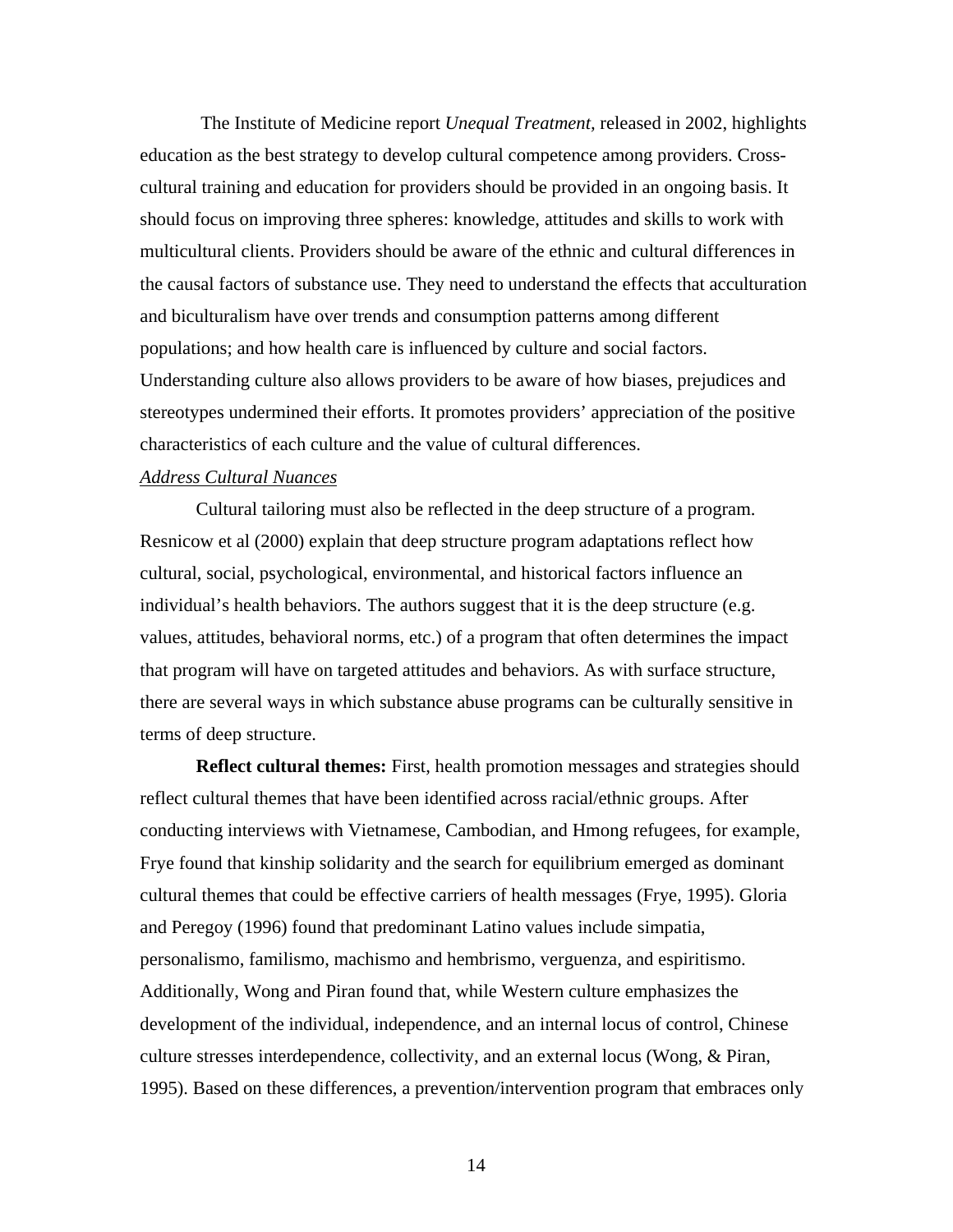one of these perspectives may be ineffective when used with certain immigrant populations. A program that reflects recognition of an immigrant group's cultural values, on the other hand, could increase their receptivity to its underlying prevention/ intervention messages.

**Address differential attitudes**: Another way to culturally tailor a program in terms of deep structure is to acknowledge differences in cultural attitudes relating to alcohol and drugs. According to Orlandi (1992), "An ethnic or racial group's shared norms, beliefs, and expectations regarding alcohol and its effects shape the group members' drinking habits, the ways in which the members behave while drinking, and their perceptions of personal and collective responsibility for the outcomes of drinking." Research has identified consistent correlations between one's cultural identification and his/her beliefs about health issues, responses to messages, and substance use behaviors. For example, while some cultures perceive alcohol as sacred and essential, others view it as destructive (Amodeo, Robb, Peou, & Tran, 1997, citing Mandelbaum, 1965). Amodeo et al. (1997) explain that in some cultures, drinking with family members is a social event, and refusal to drink is viewed as a rejection of the other family members.

Throughout most Western cultures, however, adolescent substance use is considered to be deviant (Swaim, Bates, & Chavez, 1998). Similar correlations exist with regard to cultural attitudes towards illicit drugs. In Indian culture, drug use is considered a moral problem that brings dishonor to one's community, often causing the family to lose prestige and pride (Bhattacharya, 2002). In Haiti and Cambodia, however, narcotics are often used as medicine (Amodeo et al., 1997), perhaps resulting in different perceptions of drugs among immigrants of those cultural groups in the United States. The effectiveness of a prevention/intervention program may largely depend on the extent to which its messages agree or conflict with recipients' attitudes towards substance use and abuse.

**Examine family structure**: Interventions must also respond to the family structure embraced by the service recipients. In doing so, they must recognize cultural differences in parenting characteristics, parenting strategies, parent-child expectations, and strategies for parental monitoring and discipline. Providing an example, Kumpfer et al. (2002) explain that, since Asian and American Indian adolescents expect elders to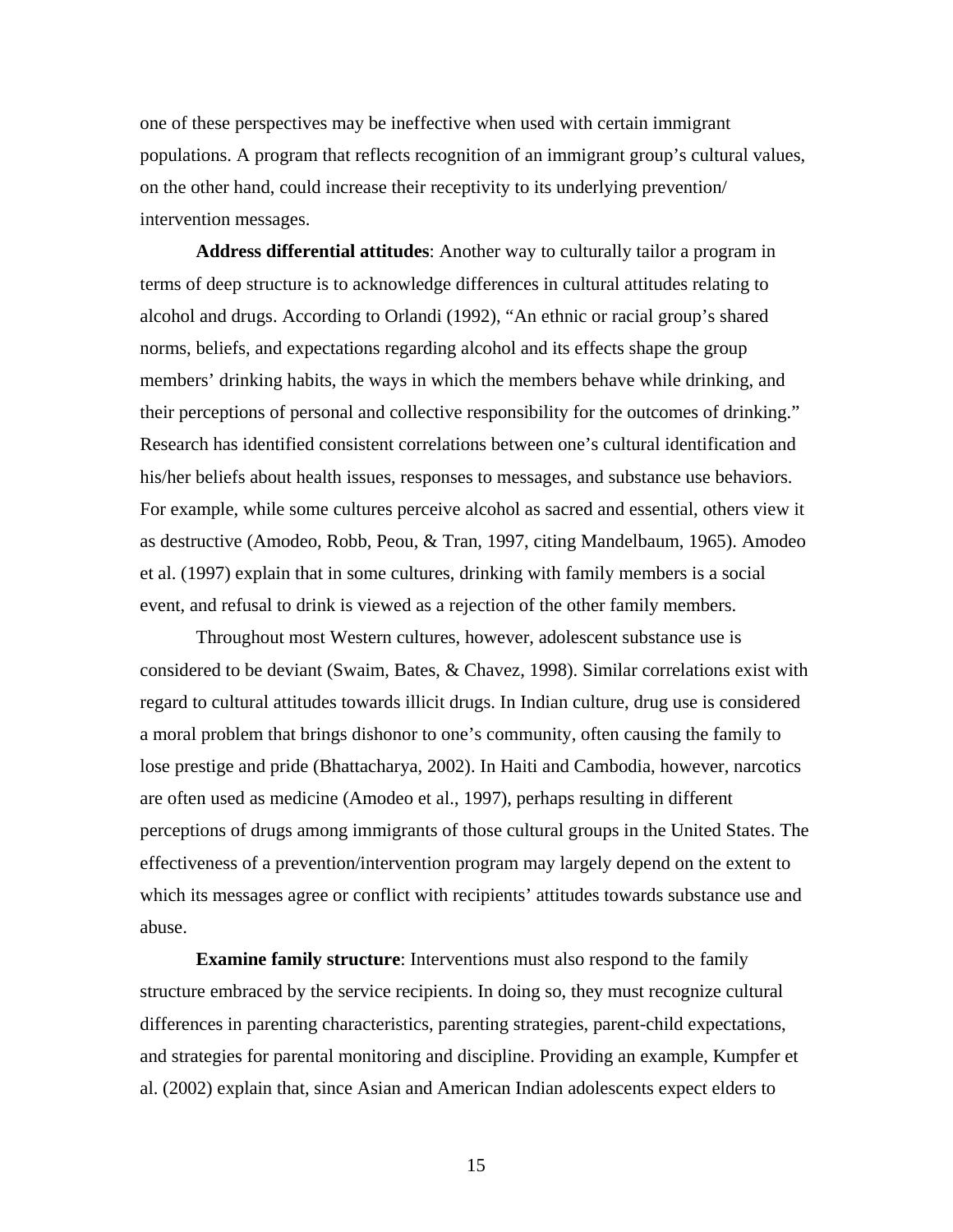provide wisdom and suggestions, family interventions asking them to reflect and share personal feelings may be culturally inappropriate (Kumpfer et al., 2002).

**Involve parents**: Parents must be involved in substance abuse prevention/intervention efforts for immigrant youth. According to Velez and Ungemack (1995), family controls can provide a protective buffer against stresses associated with migration and discourage child from adopting deviant behaviors modeled in the new society. Since parental control often becomes threatened with time in the United States, parents should monitor their child's behavior from the outset and establish the standards of acceptable behavior within the new environment. With a cultural understanding, service providers will be better able to encourage students to talk to their parents about substance use, cultural norms, and personal risks. Bhattacharya (2002) found that adolescents who placed importance on their parents' drug abuse prevention messages tended not to use drugs. Substance abuse programs that help strengthen family bonds and facilitate communication can counteract the weakening of parental control that often occurs during acculturation.

**Go where they are**: Since school systems have direct access to many immigrant youth during the period in which they are likely to initiate substance use, schools are the logical venue for the delivery of prevention services. Furthermore, immigrant parents may also be more accepting of help from schools than from community agencies or other service organizations. Since the cultural values of many immigrants stress reliance on family support, many are resistant to community-based counseling. Parents are more likely to accept counseling for children in a school context (James, 1997). Therefore, prevention program developers must make programs that can be easily integrated into the school setting and curricula, and they must provide necessary tools, technical assistance, and training for teachers and school administrators (Kaftarian, Robertson, Compton, Davis, & Volkow, 2004).

There are various ways that schools can help prevent substance abuse problems. First, interpersonal bonding and school adjustment should be promoted within a school context. Attachment to school represents bonding to pro-social norms and helps prevent deviance. Among Mexican-American dropouts, lack of school bonding was associated with attachment to drug-using peers, while adjusted peers were less likely to attach to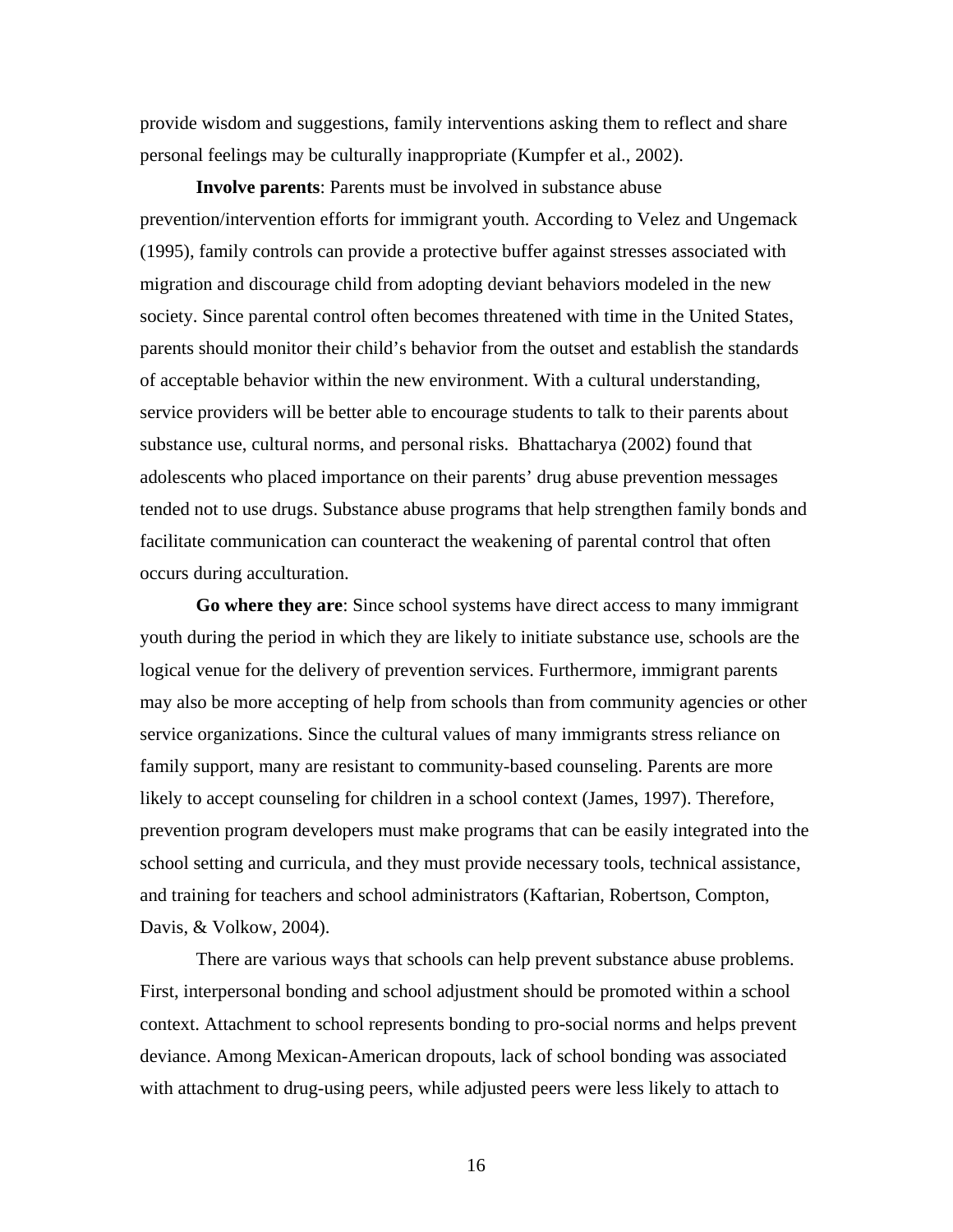drug-using peers (Swaim et al., 1998). Schools can also provide more robust education about different health issues. In light of findings that recent immigrants had higher perceptions of the utility of health education and worried more often about related health issues (Blake et al., 2001a), interventions should be more accessible; as immigrants become more acculturated, they may be less receptive to prevention efforts and at increased risk of initiating high-risk behaviors.

**Identify children at risk**: Effective prevention and intervention approaches must also identify at-risk youth. According to Britto, Klostermann, Bonny, Altum, and Hornung (2001), students must be questioned early on about their health status. The authors assert that access to health services is likely to improve health habits, modify risky behavior, and improve overall adolescent health (Britto et al, 2001). Providers must identify linguistic and culturally sensitive assessments that will identify immigrant children at risk for psychosocial problems and risk-taking behaviors. Since substance abuse often emerges in response to the stresses of immigration, these assessments must be able to identify symptoms of culture shock, emotional distress, adjustment problems, fear, and identity confusion (James, 1997).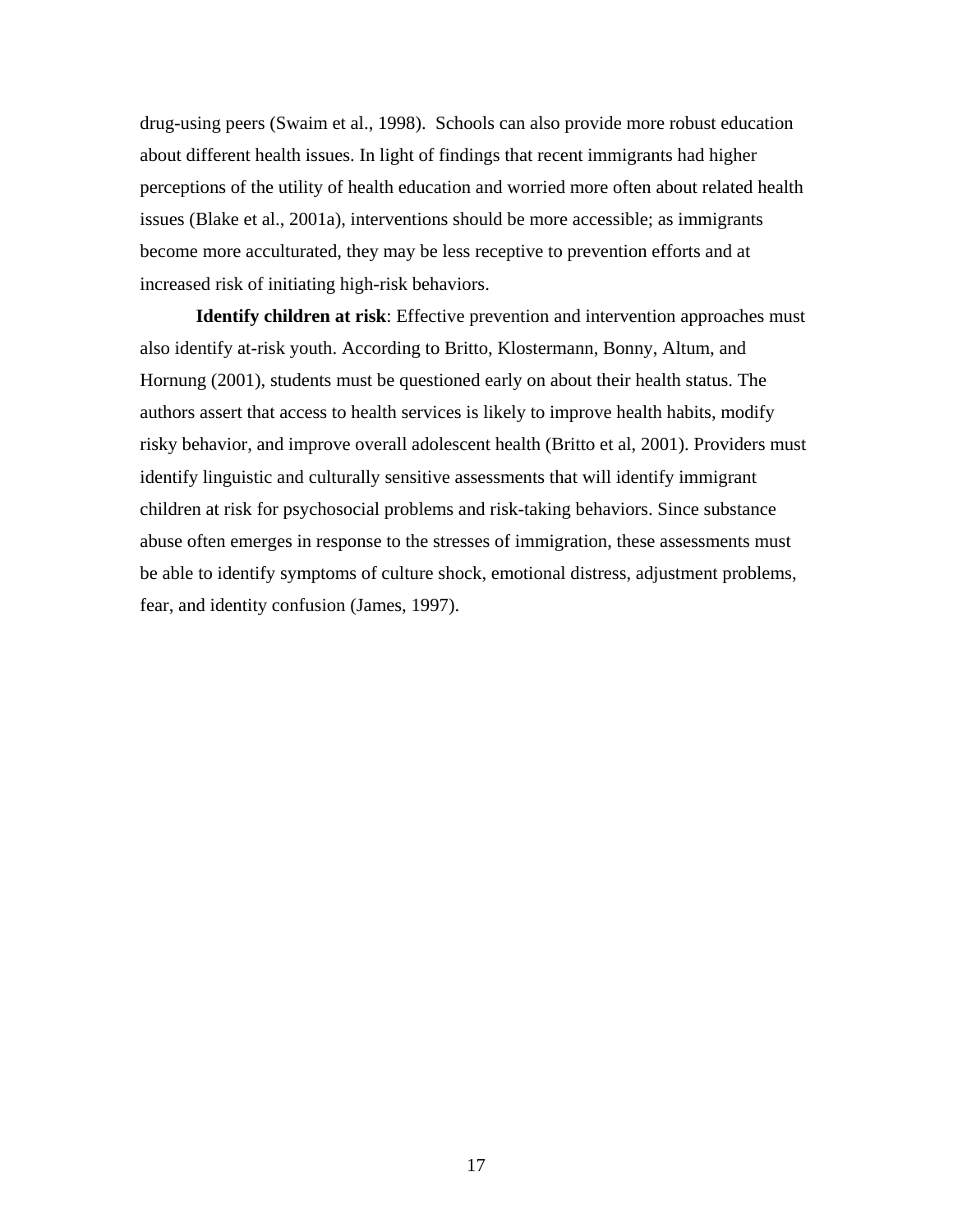#### References:

- Arcia, E., Skinner, M., Bailey, D., & Correa, V. (2001). Models of acculturation and health behaviors among Latino immigrants to the US. *Social Science & Medicine,* 53; 41-53.
- August, G.J., Lee, S.S., Bloomquist, M,L., Realmuto, G.M., Hektner, J.M. (2003). Dissemination of an evidence-based prevention innovation for aggressive children living in culturally diverse, urban neighborhoods: the Early Risers effectiveness study. *Prevention Science*, 4(4); 271-286.
- Au, L., Tso, A., & Chin, K. (1997). Asian-American adolescent immigrants: The New York City schools experience. *Journal of School Health*, 67(7); 277-280.
- Baluja, K.F., Park, J., & Myers, D. (2003). Inclusion of immigrant status in smoking prevalence statistics. *American Journal of Public Health*, 93(4); 642.
- Baptiste, D.A. (1993). "Immigrant Families, Adolescents and Acculturation: Insights for Therapists." *Marriage and Family Review,* Vol. 19: 341-363.
- Berry, J. W., Kim, U., & Boski, P. (1988). Psychological acculturation of immigrants. In Y. Y. Kim & W. B. Gudykunst (Eds.), Cross-cultural adaptation: Current approaches. International and intercultural communication annual (Vol. 11, pp. 62-89). Newbury Park, CA: Sage.
- Bhattacharya, G. (2002). Drug Abuse Risks for Acculturating Immigrant Adolescents: Case study of Asian Indians in the United States. *Health & Social Work*, 27(3); 175-183.
- Blake, S.M., Ledsky, R., Goodenow, C., & O'Donnell, L. (2001a). Receipt of school health education and school health services among adolescent immigrants in Massachusetts. *Journal of School Health*, 71(3); 105-114.
- Blake, S.M., Ledsky, R., Goodenow, C., & O'Donnell, L. (2001b). Recency of immigration, substance use, and sexual behavior among Massachusetts adolescents. *American Journal of Public Health*, 91(5); 794-799.
- Brindis, C., Wolfe, A.L., McCarter, V., Ball, S., Starbuck-Morales, S. (1995). The Associations Between Immigrant Status and Risk-Behavior Patterns in Latino Adolescents. *Journal of Adolescent Health*, 17(2); 99-105.
- Britto, M.T., Klostermann, B.K., Bonny, A.E., Altum, S.A., & Hornung, R.W. (2001). Impact of a school-based intervention on access to healthcare for underserved youth. *Journal of Adolescent Health*, 29(2); 116-124.
- Caetano, R., & Mora, M.M.E. (1988). Acculturation and drinking among people of Mexican descent in Mexico and the United States. *Journal of Studies on Alcohol*, 49(5):462- 471.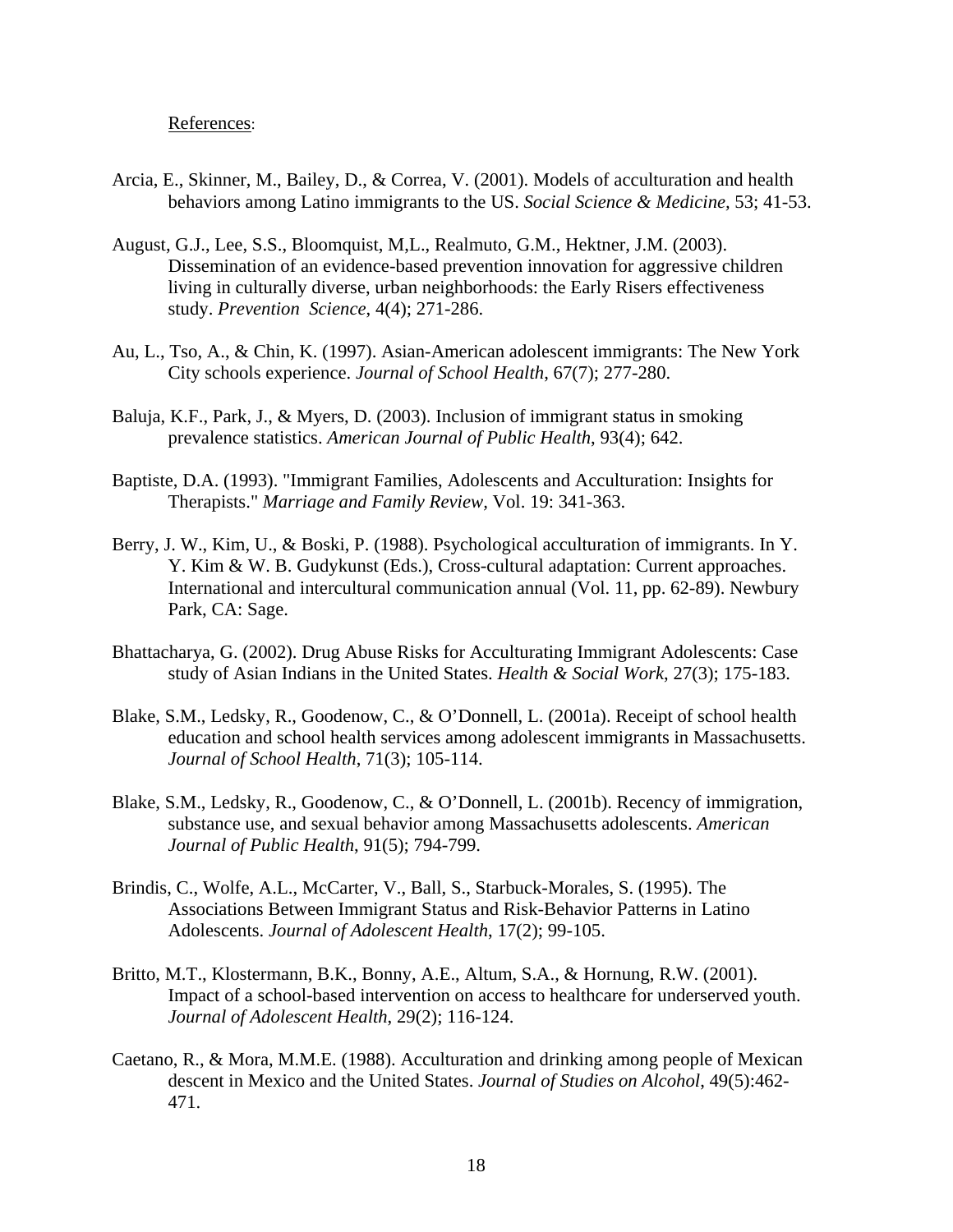- Capps, R., Leighton K., Fix, M. (2002). "How Are Immigrants Faring After Welfare Reform? Preliminary Evidence from Los Angeles and New York City." Final report to U.S. Department of Health and Human Services. Washington, D.C.: The Urban Institute. Available at http://www.urban.org
- Capps, R., Passel, J.S., Perez-Lopez, D., Fix, M. (2003) The Urban Institute, *The new neighbors: A User's Guide to Data on Immigrants in US Communities,* Available at: http://www.urban.org/url.cfm?ID=310844
- Castro, F. G., & Alarcon, E. H. (2002). Integrating cultural variables into drug abuse prevention and treatment with racial/ethnic minorities. *Journal of Drug Issues*, 32(3); 783-810.
- Cueller, I., Harris, L.C., & Jasso, R. (1980). An acculturation scale for Mexican American normal and clinical populations. *Hispanic Journal of Behavioral Sciences,* 2; 199- 217.
- Dobkin, M. (2002). What we can learn from shamanic healing: Brief psychotherapy with Latino immigrant clients. *American Journal of Public Health*, 92(10); 1576-1579.
- Escamilla, K. (1999). The false dichotomy between ESL and transitional bilingual education programs: issues that challenge all of us. *Educational Considerations*, 26(2), 1-6.
- Escamilla, K. (2000, August 2). Second language acquisition. Presentation at the 2000 Bilingual Special Education Summer Institute, Golden, CO, sponsored by the Bueno Center, University of Colorado.
- Fairchild, A. L. (2004). Policies of Inclusion: Immigrants, Disease, Dependency, and American Immigration Policy at the Dawn and Dusk of the 20th Century. American *Journal of Public Health*, 94(4); 528-540.
- Frey, William. *Melting Pot Suburbs: A Census 2000 Study of Suburban Diversity.*  Washington, DC: Brookings Institution, Center on Urban and Metropolitan Policy, 2001.
- Frye, B.A. (1995). Use of cultural themes in promoting health among Southeast Asian refugees. Special issue: Underserved populations. American Journal of Health Promotion, 9; 269-280.
- Gordon-Larsen, P., Harris, K.M., Ward, D.S., & Popkin, B. (2003). Acculturation and overweight-related behaviors among Hispanic immigrants to the US: the National Longitudinal Study of Adolescent Health. *Social Science & Medicine*, 57(11); 2023- 2034.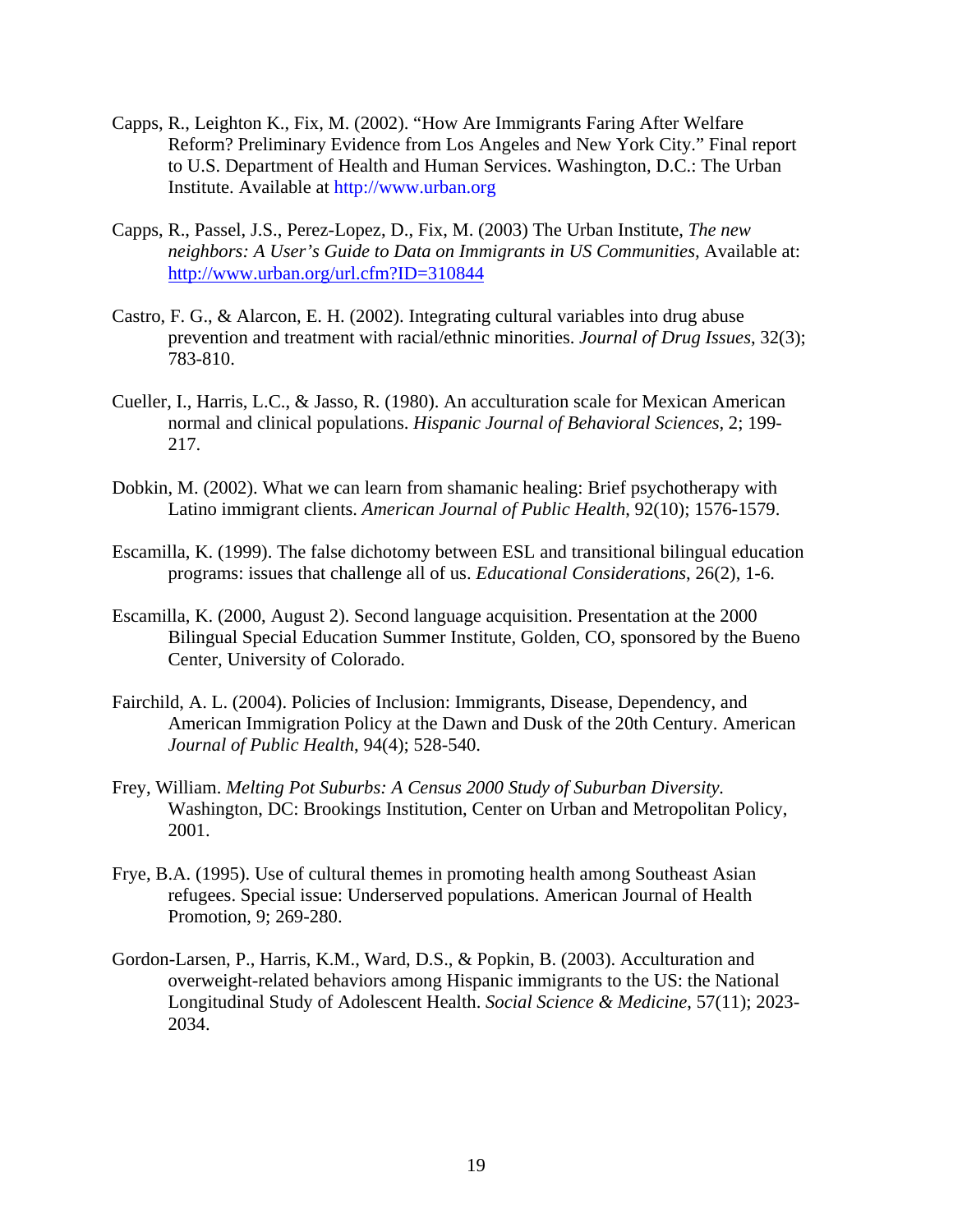- Gloria, A. M., & Peregoy, J. J. (1996). Counseling Latino alcohol and other substance users/abusers. Cultural considerations for counselors. Cultural consideration for counselors. Journal of Substance Abuse Treatment, 13; 119-126.
- Granados, G., Puvvula, N. B., Berman, N., & Dowling, P. T. (2001). Health care for Latino children: Impact of child and parental birthplace on insurance status and access to health services. *American Journal of Public Health*, 91(11); 1806-1808.
- Grunbaum, J. A., Basen-Engquist, K., & Pandey, D. (1998). Association between violent behaviors and substance use among Mexican-American and non-Hispanic white high school students. *Journal of Adolescent Health*, 23(3); 153-159.
- Guendelman, S., Malin, C., Herr-Harthorn, B., & Vargas, P. N. (2001). Models of acculturation and health behaviors among Latino immigrants to the US. *Social Science & Medicine*, 53(1); 41-53.
- Gutmann, M.C. (1999). Ethnicity, alcohol, and acculturation. *Social Science & Medicine*, 48(2); 173-184.
- Hansen, W.B., Derzon, J., Dusenbury, L., Bishop, D., Campbell, K., and Alford, A. (Unpublished Manuscript, 2004) Analysis of magnitude of effects of substance abuse prevention programs included in the National Registry of Effective Programs through 2003: A core components analysis.
- Hecht, M. L, Marsiglia, F. F., Elek, E., Wagstaff, D. A., Kulus, S., & Dustman, P. (2003). Culturally grounded substance use prevention: an evaluation of the Keepin' it R.E.A.L. curriculum. *Prevention Science*, 4(4); 233-248.
- Hernandez, D. J. & Charney, E. (Eds.). 1998. Generation to Generation: The Health and Well-Being of Children in Immigrant Families. D.J. Hernandez, ed. Committee on the Health and Adjustment of Immigrant Children and Families. National Research Council, Institute of Medicine. Washington, DC.
- Immigration and Naturalization Service (2002). *Statistical Yearbook.* Washington, D.C. Available at: http://www.ins.gov/graphics/aboutins/statistics/Yearbook2002.pdf.
- James, Delores C. S. (1997). Coping with a new society: The unique psychosocial problems of immigrant youth. *Journal of School Health*, 67(3); 98-103.
- Kaftarian, S., Robertson, E., Compton, W., Davis, B. W., & Volkow, N. (2004). Blending Prevention Research and Practice in Schools: Critical Issues and Suggestions. *Prevention Science*, 5(1); 189-201.
- Kullgren, J. T. (2003). Restrictions on undocumented immigrants' access to health services: The public health implications of welfare reform. *American Journal of Public Health*, 93(10); 1630.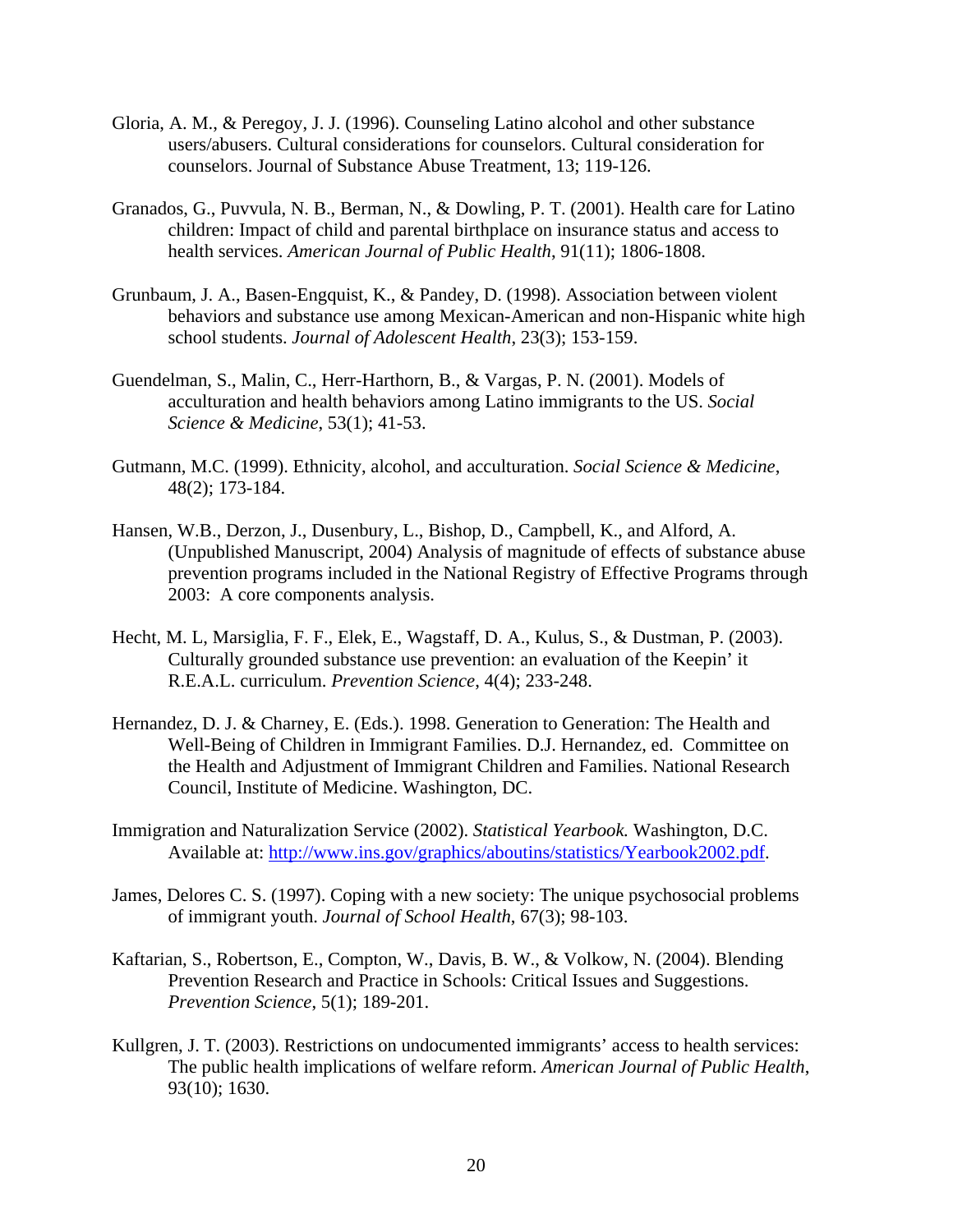- Kumpfer, K. L., Alvarado, R., Smith, P., & Bellamy, N. (2002). Cultural Sensitivity and Adaptation in Family-Based Prevention Interventions. *Prevention Science*, 3(3); 241- 246.
- Lewis Mumford Center for Comparative Urban and Regional Research*. The New Ethnic Enclaves in America's Suburbs*. http://www.albany.edu/mumford/ (November 2001).
- Lucas, J. W., Barr-Anderson, D. J., & Kingston, R. S. (2003). Health status, health insurance and health care utilization patterns of immigrant Black men. *American Journal of Public Health*, 93(10); 1740.
- Mehta, C., Theodore, N., Mora, I., Wade, J. (2004). Chicago's Undocumented Immigrants: An Analysis of Wages, Working Conditions, and Economic Contributions, Center for Urban Economic Development, University of Illinois.
- Migration Information Source. United States: Stock of foreign-born population by country of birth, 1995 to 2003. Retrieved online December 2, 2004 from http://www.migrationinformation.org/GlobalData/countrydata/data.cfm)
- Migration Information Source. (2002) Competing Futures: The Children of America's Newest Immigrants. Retrieved online May 24, 2006 from http://www.migrationinformation.org/Feature/display.cfm?ID=1
- Migration Policy Institute. (2003). *Immigration Facts: Unauthorized Immigration to the United States.* Available at: http://www.migrationpolicy.org/pubs/USImmigrationFacts2003.pdf
- The New Americans: Economic, Demographic, and Fiscal Effects of Immigration, James P. Smith and Barry Edmonston, Editors, (Washington, D.C.: National Academy Press, 1997), ch. 2, pp. 20-70.
- Noh, S., & Kaspar, V. (2003). Perceived discrimination and depression: Moderating effects of coping, acculturation, and ethnic support. *American Journal of Public Health*, 93(2); 232-239.
- Oetting, E. R., & Beauvais, F. (1991). Orthogonal cultural identification theory: The cultural identification of minority adolescents. *International Journal of the Addictions* 25(5A): 655-685.
- Orlandi, M. A. (1992). The challenge of evaluating community-based prevention programs: A cross-cultural perspective. In M.A. Orlandi, R. Weston, & L.G. Epstein (Eds.), Cultural competence for evaluators: A guide for alcohol and other drug abuse prevention practitioners working with ethnic/racial communities (p.1-22).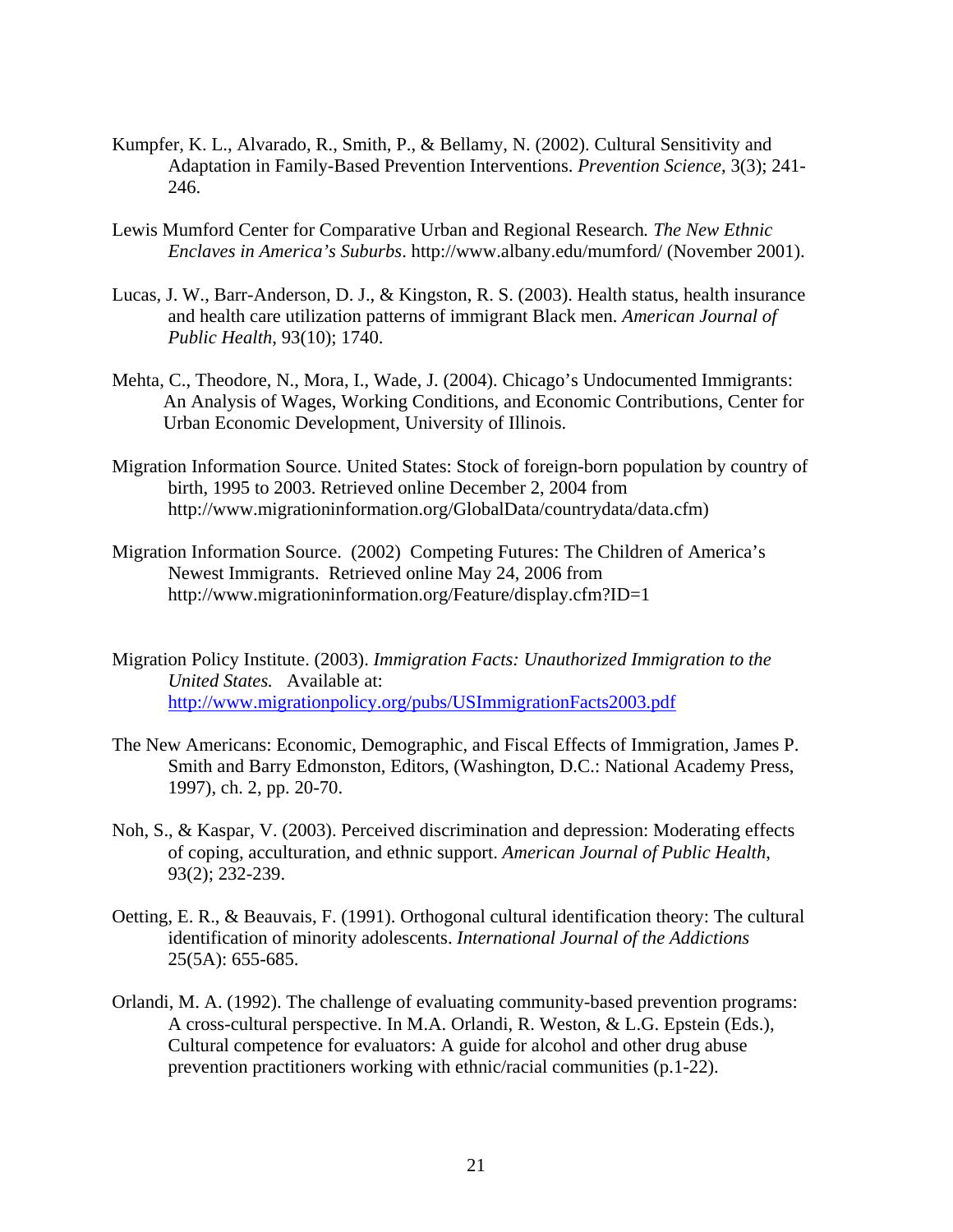Washington, DC: Office for Substance Abuse Prevention, U.S. Department of Health and Human Services.

- Pantin, H., Coatsworth, J. D., Feaster, D.J., Newman, F.L., Briones, E., Prado, G., Schwartz, S. J., & Szapocznik, J. (2003). Familias Unidas: The Efficacy of an Intervention to Promote Parental Investment in Hispanic Immigrant Families. *Prevention Science*, 4(3), 189-201.
- Pasick, R. J., D'Onofrio, C. N. & Otero-Sabogal, R. (1996) Similarities and differences across cultures: questions to inform a third generation for health promotion research. Health Education Quarterly, 23 (Suppl.), S142–S161.
- Passel, J. F. (2005). Unauthorized Migrants: Numbers and Characteristics, Pew Hispanic Center, 1-44.
- Mental Health Center of Dada County, Inc. (2003, September). Newsletter retrieved online December 2, 2004 from http://www.mhcdc.org/Resources/newslettervol2.html.
- Redfield, R., Linton, R., & Herskovits (1936). Memorandum on the study of acculturation. American Anthropologist, 38; 149-152.
- Rensnicow, K., Soler, R., Braithwaite, R.L., Ahluwalia, J. S., & Butler, J. (2000). Cultural sensitivity in substance use prevention. Bridging the gap between research and practice in community-based substance abuse prevention. *Journal of Community Psychology,* 28(3); 271-290.
- Rumbaut, R.G. (1999), Assimilation and Its Discontents: Ironies and Paradoxes. In the Handbook of International Migration: The American Experience (p. 172-195). New York: Russel Sage Foundation, 1999
- Salant, T., & Lauderdale, D. S. (2003). Measuring culture: a critical review of acculturation and health in Asian immigrant populations. *Social Science & Medicine*, 57(1); 71-90.
- SAMHSA News (January/February 2004). Acculturation increases risk for substance use by foreign-born youth. SAMHSA News, 12(1). Retrieved May 27, 2004 from http://www.samhsa.gov/samhsa\_news/VolumeXII\_1/article2.htm.
- Schmidley, D., (2003). *The Foreign-Born Population in the United States: March 2002,*  Current Population Reports, P20-539, U.S. Census Bureau, Washington, D.C.
- Shakib, S., Mouttapa, M., Johnson, C.A., Ritt-Olson, A., Trinidad, D.R., Gallaher, R.E., & Unger, J.B. (2003). Ethnic variation in parenting characteristics and adolescent smoking. *Journal of Adolescent Health*, 33(2); 88-97.
- Simons-Morton, Donohew & Crump (1997). Health communication in the prevention of alcohol, tobacco and drug use. *Health Education & Behavior,* 24 (1997): 544-554.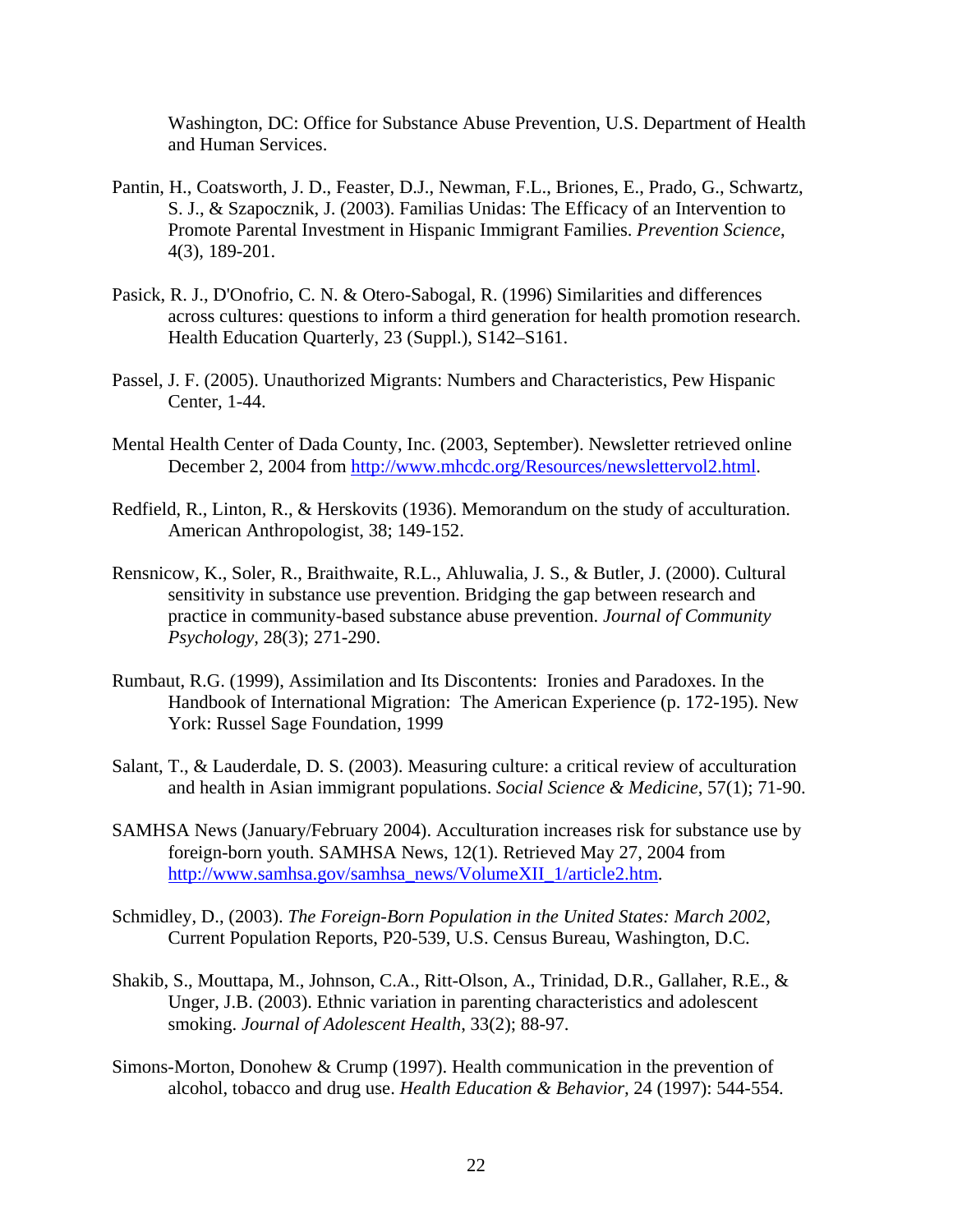- Singh, G. K., & Siahpush, M. (2001). All-cause and cause-specific mortality of immigrants and native born in the United States. *American Journal of Public Health*, 91(3); 392- 400.
- Sonis, J. (1998). Association between duration of residence and access to ambulatory care among Caribbean immigrant adolescents. *American Journal of Public Health*, 88(6); 964-967.
- Suinn, R. M., Ahuna, C., & Khoo, G. (1992) The Suinn-Lew Asian Self-Identity Acculturation Scale: Concurrent and factorial validation. *Psychological and Educational Measurement*, 52, 1041-1046.
- Suinn, R. M., Rickard-Figueroa, K., Lew, S., & Vigil, P. (1987). The Suinn-Lew Asian Self-Identity Acculturation Scale: An initial report. *Educational and Psychological Measurement, 47*, 401-407.
- Swaim, R. C., Bates, S. C., & Chavez, E. L. (1998). Structural equation socialization model of substance use among Mexican-American and white non-Hispanic school dropouts. *Journal of Adolescent Health*, 23(3); 128-138.
- Terrell, D. M. (1993). Ethnocultural factors and substance abuse: toward culturally sensitive treatment models. Psychology of Addictive Behavior, 7(3); 162-167.
- Teske, J. R., Raymond H. C., & Bardin, H. N. (1974). Acculturation and Assimilation: A Clarification, *American Ethnologist* 1; 351-367.
- US Census Bureau. (2000). Census.
- US Census Bureau. (2002). Current Population Survey.
- US Census Bureau. (2003). Current Population Survey: Annual Social and Economic Supplement.
- US Census Bureau. (2003). The Foreign born population in the US.
- USCIS Yearbook of Immigration Statistics (2002). Retrieved May 27, 2004 from uscis.gov/graphics/shared/aboutus/statistics/Yearbook2002.pdf
- U.S. Department of Health and Human Services, Office of Minority Health (2001). Assuring cultural competence in health care: Recommendations for national standards and an outcomes-focused research agenda. Federal Register: December 22, 2000 (Volume 65, Number 247) [Page 80865-80879]. [Information retrieved November 3, 2004 from: http://www.omhrc.gov/clas/indexfinal.htm].